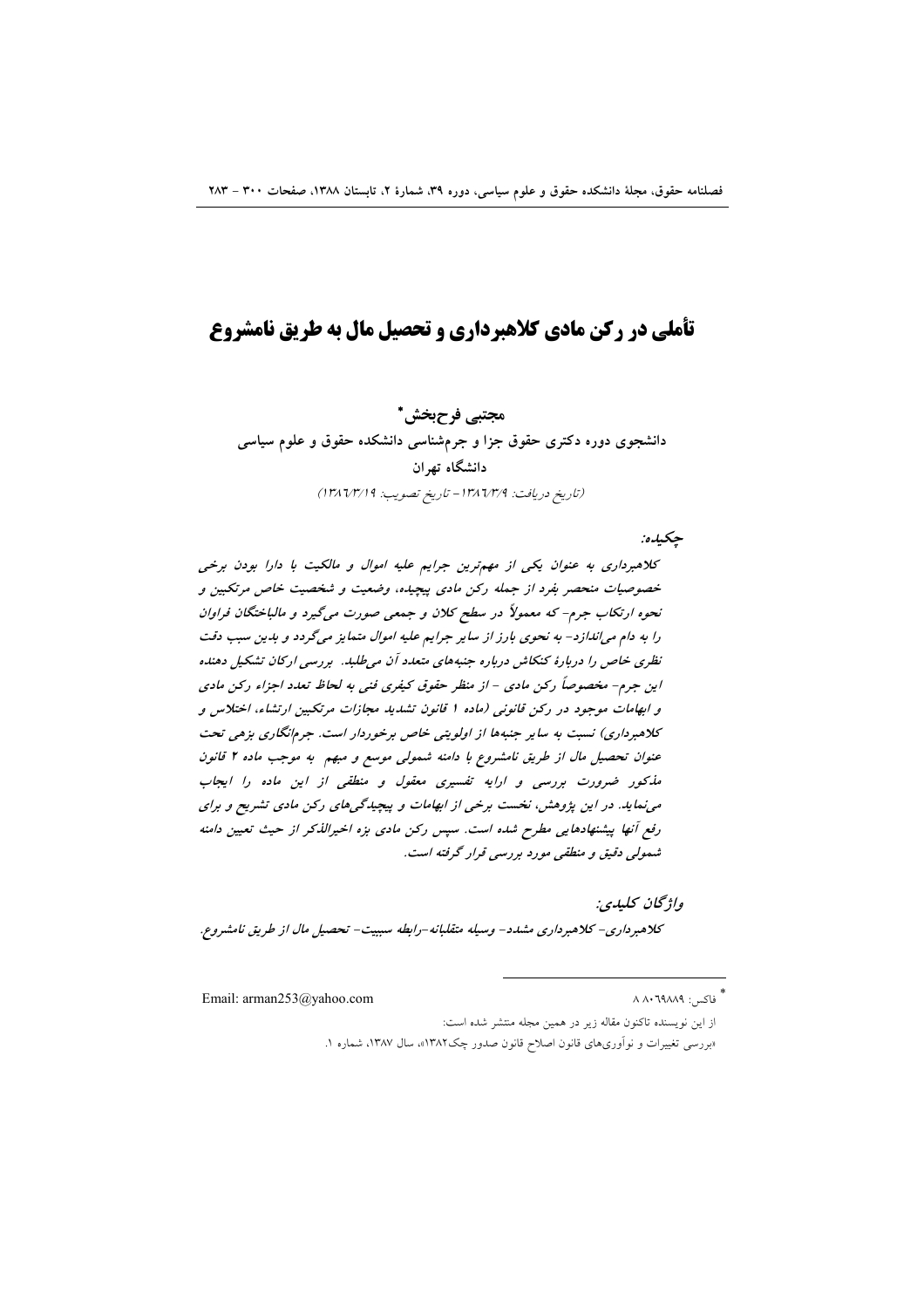## درآمد

کلاهبرداری مانند هر جرم دیگر از سه رکن مجزا تشکیل شده، رکن قانونی آن در حقوق ایران، ماده یک قانون تشدید مجازات مرتکبین ارتشاء، اختلاس و کلاهبرداری می باشد. رکن مادی آن عبارت است از توسل به وسایل متقلبانه، فریب دیگری- که منجربه تسلیم مال شود-و بردن مال توسط مرتکب. رکن معنوی بزه فوق متشکل ازسوءنیت عام، (اراده مرتکب مبنی بر توسل به وسیله متقلبانه و فریب دیگری) و سونیت خاص (قصد بردن مال طرف مقابل) است. همچنین کلاهبرداری از منظر رکن مادی جرمی است مرکب، زیرا مرکب از بیش از یک فعل است (استفانی و لوواسور، جلد اول، ص۳۱۸). یعنی فعل «توسل به مانور متقلبانه» و فعل «بردن مال». تفاوت جرم مرکب با جرم مقید– که مرکب از بیش از یک جزء است– آن است که رکن مادی جرم مقید دارای یک فعل بوده و باقی، نتیجه قهری مترتب بر فعل است مثل قتل که سلب حیات نتیجه قهری ایراد جرح عمدی است. ولی رکن مادی کلاهبرداری دارای دو فعل جداگانه است. همچنین کلاهبرداری جرمی است آنی، زیرا تحقق رکن مادی آن مستلزم گذشت مدت زمان خاص نیست.

با عنایت به اینکه اجزاء رکن مادی بزه یاد شده متعدد است رابطه سببیت باید همچون زنجیری محکم این اجزا را به هم پیوند دهد والا از تحقق بزه کلاهبرداری نمیتوان سخنی گفت. این امر صرفاً مختص به کلاهبرداری نیست، بل در هر جرم مقیدی صادق است، بدین معنا که نتیجه مجرمانه باید عرفا ناشی از فعل مرتکب باشد. بررسی و احراز این رابطه در بزه مورد بحث- با توجه به اینکه نتیجه مجرمانه از افعال متعدد ناشی میشود– نسبت به سایر جرايم از پيچيدگي خاص برخوردار است.

با عنایت به اجزا تشکیل دهنده کلاهبرداری به عنوان یک جرم مرکب و ابهامات موجود در ماده ۱ قانون تشدید مجازات مرتکبین.... رکن مادی بزه مذکور در حقوق کیفری ایران مورد بحث و اختلاف نظر بوده و به تبع أن رويه قضايي نيز در اين زمينه از هماهنگي و انسجام برخوردار نیست. بررسی برخی از این ابهامات و انعکاس آن در رویه قضایی بخشی از این نوشتار را به خود اختصاص داده است.

موضوع مورد بررسی دیگر این نوشتار، بزه مشمول ماده ۲ قانون تشدید مجازات.... است؛ عمل جرم|نگاری شده به موجب قسمت اخیر ماده ۲ در رویه قضای<sub>م</sub> به «تحصیل مال از طريق نامشروع» معروف است. ابهام موجود در بخش اخير ماده فوق، باعث اختلاف نظر درباره رکن مادی بزه و دامنه شمول آن در رویه قضایی شده است. در این نوشتار تلاش می شود قرابت و ارتباط بین دو ماده نشان داده شود و مادهٔ ۲ در پرتو مادهٔ ۱ به نحوی موجه و معقول تفسیر گردد.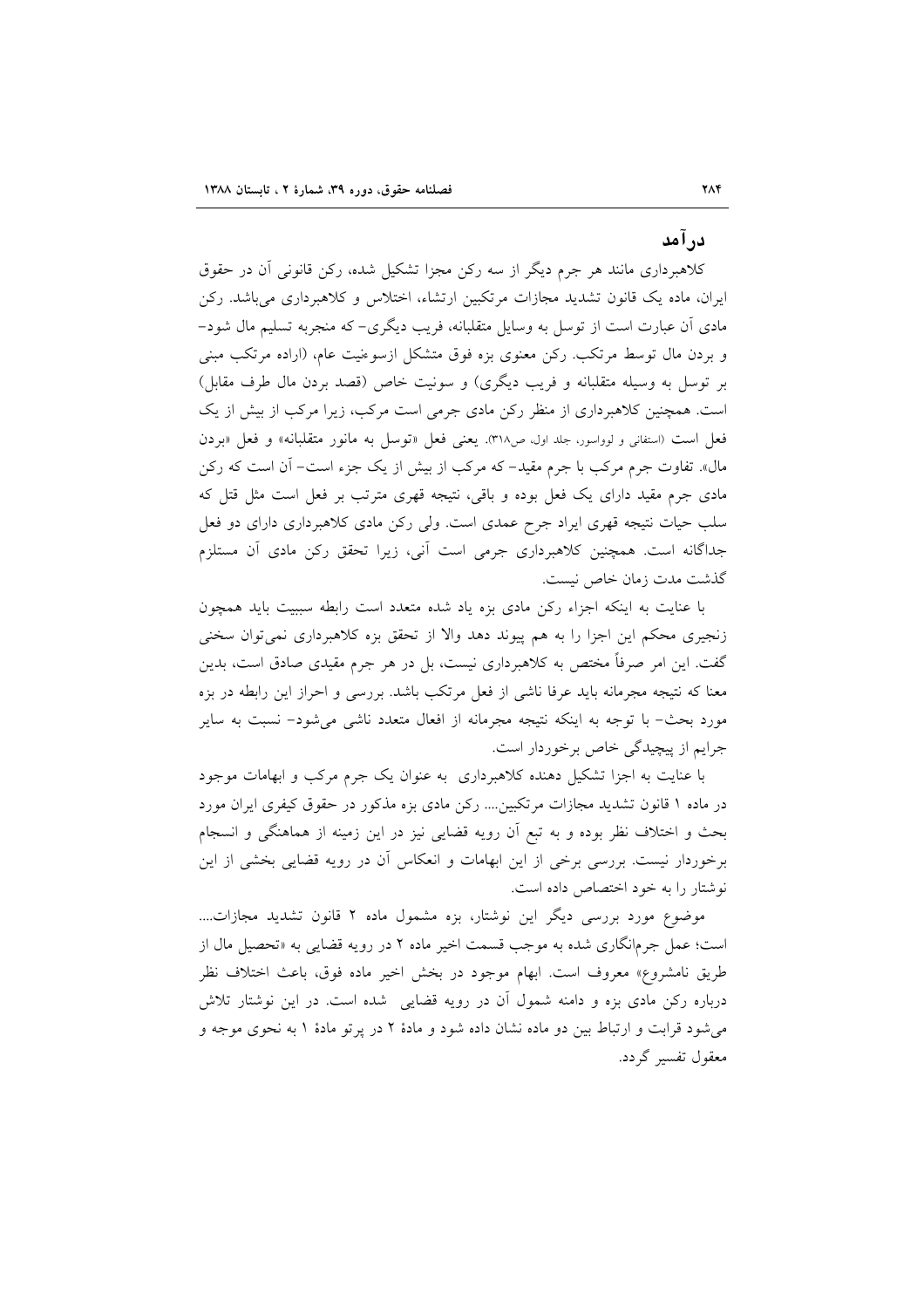### مبحث اول– نگاهي به سابقه تقنيني كلاهبرداري

اگر بخواهیم در تشریح اجزاء رکن مادی این جرم به خطا نرویم نگاهی به سابقه آن– که ماده ۱ قانون تشدید از آن پایه و مایه گرفته است، ضروری می نماید. نخستین بار در ماده ۳۰۰ قانون جزای عرفی در سال ۱۳۳۵ هجری قمری عبارات ماده ٤٠٥ قانون کیفری فرانسه عیناً ترجمه و تصویب شد (پاد، ص۱۳). این ماده مقرر میدارد.

«هر کس اسم و عنوان یا سمت مجعول اختیار کرده یا به وسایل تقلبی متوسل شود و مردم را به وجود شرکتها و یا تجارتها یا کارخانههای موهوم و امثال آن یا به داشتن اختیارات یا اعتبارات موهومه مغرور کند یا به امور غیر واقع امیدوار نماید یا از حوادث و پیشآمدهای غیرواقع بترساند و به این واسطه وجوه يا اسناد و بليطها و قبوض و مفاصاحساب و امثال أن بدست آورد یا بخواهد بدست آورد و از این راه تمامی یا مقداری از اموال دیگر را بخورد يا قصد خوردن أن را بكند محكوم به يك سال الى سه سال حبس تادیبی و پنج روز الی شش ماه حبس قابل ابتیاع خواهد شد و به علاوه او ممکن است در مدت پنج سال الی ده سال از روز اختتام مجازات از حقوق مذکوره در ماده ۲۷ محروم گردد».

اگرچه در حقوق قدیم فرانسه به تقلید از حقوق روم مرز میان تقلب مدنی و کیفری مشخص نبود، منتهی مقنن فرانسوی در قانون مجازات عمومی فرانسه مصوب ۱۸۱۰ مرزی نه چندان مطمئن میان أنها قایل شد (باد، ص١٠) و رویه قضایی نیز بر این تمییز اصرار ورزید تا این که در اصلاحات بعدی مصادیق متقلبانه کاملا احصاء و مرز ظریف تقلب مدنی و کیفری مشخص گردید. مقنن ایرانی بر خلاف مقنن فرانسوی در ماده ۳۰۰ قانون جزای عرفی، تمیزی دقیق بین تقلب مدنی و کیفری قایل نشده، هرچند ظاهراً نسبت به قوانین آتی در این زمینه، بهتر تنظیم شده است. در این ماده پس از ذکر «اسم و عنوان یا سمت مجعول» عبارت «وسایل تقلبي» به صورت عام ذكر شده است. وفق اين ماده توسل به هر نوع وسيله تقلبي جهت فريب دادن مردم به وجود شركت، كارخانه يا اختيار يا اعتبار موهوم و... و تحصيل وجوه يا سند و سرانجام بردن مال، جرم است. نکتهٔ جالب توجه آن است که قانونگذار در بخشی از ماده، تحصیل سند یا وجه را بخشی از رکن مادی قرار داده است، به نحوی که بدون تحقق اَن، رکن مادی ناقص است. منتهی در بخش دیگر، قصد تحصیل سند صرفاً به عنوان انگیزه بیان شده است و در نتیجه بخشی از رکن معنوی را تشکیل داده و بدون تحقق مادی آن (تحصیل سند) جرم تحقق يافته محسوب مي شود.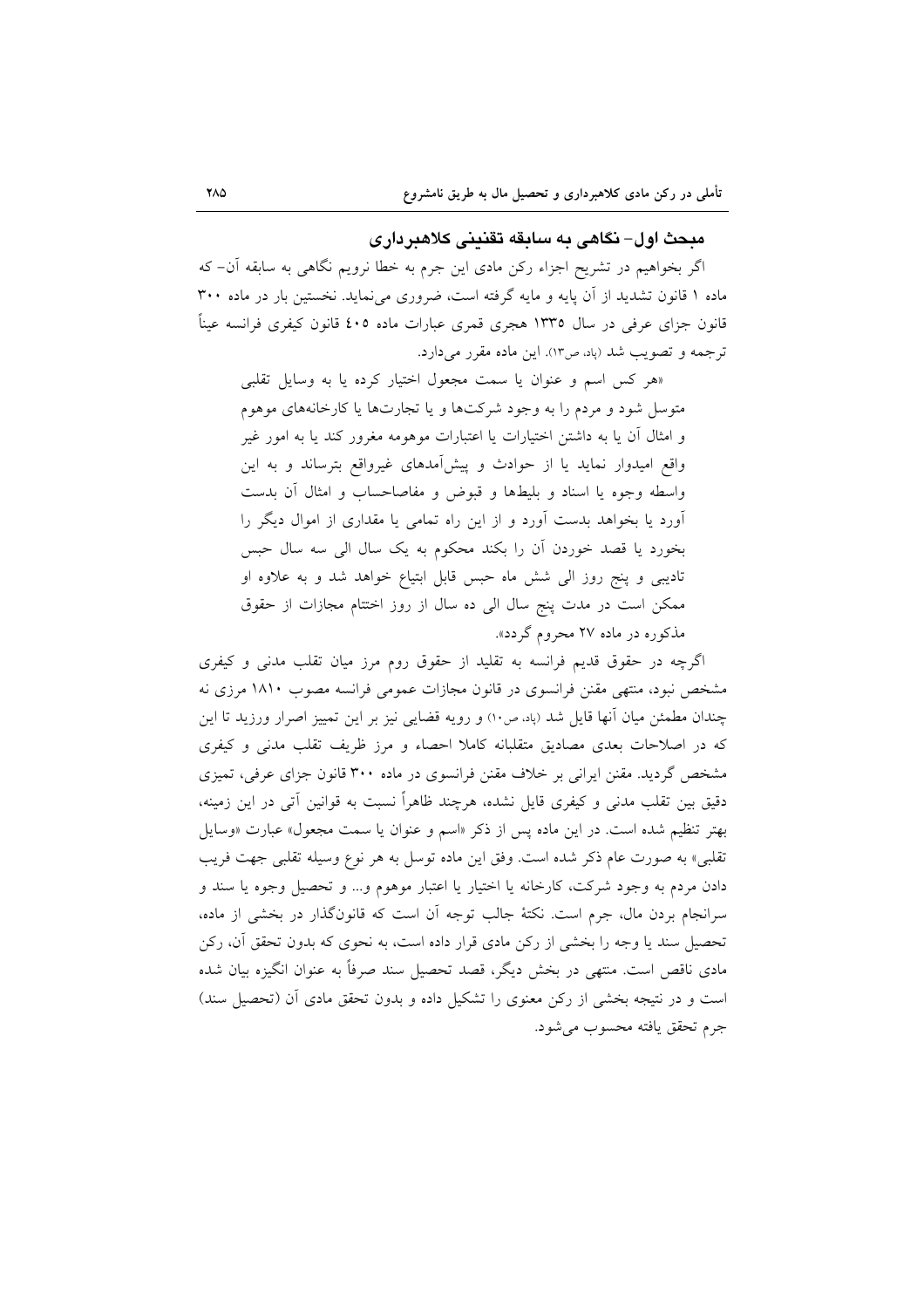در ماده ۲۳۸ قانون مجازات عمومی، نه تنها ً مرز بین تقلب مدنی و کیفری واضح تر نشد بلکه تقریباً بهم ریخت. قانونگذار در صدر این ماده چنین مقرر کرد: «…هر کس به وسایل تقلبی متوسل شود برای اینکه مقداری از مال دیگری را ببرد یا از راه حیله و تقلب مردم را بوجود شركتها يا تجارتها.... ». بنابراين، وفق اين ماده وسايل تقلبي منحصر به موارد مذكور در ماده نیست و هر وسیله تقلبی می تواند به عنوان بخشی از رکن مادی کلاهبرداری به کار گرفته شود. ماده ١١٦ قانون تعزيرات سال ١٣٦١ به غير از چند اصلاح عبارتي و جابجايي کلمات تقریباً تکرار ماده ۲۳۸ قانون مجازات عمومی است و همچنان که بعداً گفته خواهد شد. قانون تشدید مجازات... نیز تقریباً همین رویه را در پیش گرفته است.

# مبحث دوم– طرح و بررسی ابهامها گفتاراول) عدم تميز تقلب كيفرى از مدنى

قانون تشدید مجازات، همچون قوانین گذشته (۱۳۳۵ هــق.۱۳۹۱،۱۳۵۲،۱۳۵۲) مرز بین تقلب مدنی و کیفری را از هم تمییز نداده است، بلکه پس از آوردن مصادیقی همچون، شرکتها یا تجارتخانههای موهوم، داشتن اموال و اختیارات واهی و… به نحو کلی از عبارت «یا وسایل تقلبی دیگر» سخن گفته است. بنابراین در نگاه اول، ذیل ماده، دامنه شمول وسایل متقلبانه را- که می توانند مقدمه کلاهبرداری قرار گیرند- به شدت گسترش داده و شامل هرگونه وسایلی- که از منظر حقوقی خدعه آمیز جلوه مینماید- میشود. منتهی در تفسیر قانون نباید در بند ظاهر الفاظ بود و باید به تفسیر عادلانه و منطقی روی آورد و به قرائن پشت یرده ظاهر متن کیفری عنایت کرد. بر همین اساس، جهت تفسیر صحیح و تحدید دامنه شمول «وسایل تقلبی دیگر»–که هم عادلانه باشد و هم منطقی و هم سازگار با فلسفه حقوق کیفری و هم واجد پیامدهای مثبت اجتماعی- باید در بارهٔ واژه "وسیله" تامل کنیم. `

## گفتار دوم) مفهوم وسبله

به نظر می رسد قانونگذار ایرانی به تبعیت از قانونگذار فرانسوی در استفاده از این واژه، عامد بوده است. او از واژههای «عمل» یا «فعل» و... استفاده نکرده بلکه از قید «وسیله» سود جسته است. درباره مفهوم این واژه، با عنایت به معنای عرفی آن می توان گفت:

١. مراد از تقلب مدنی أن است اكه عمل خدعه أميز و متقلبانه، ضمانت اجراى مدنی داشته باشد و نيازى به تصريح و تحديـد دامنهٔ شمول آن به موجب قانون نیست. تقلب کیفری یعنی توسل به اقداماتی متقلبانه که وفق قـانون ضـمانت اجـرای کیفـری داشته باشد، بنابراین دامنهٔ شمول آن باید دقیقاً توسط قانون مشخص گردد.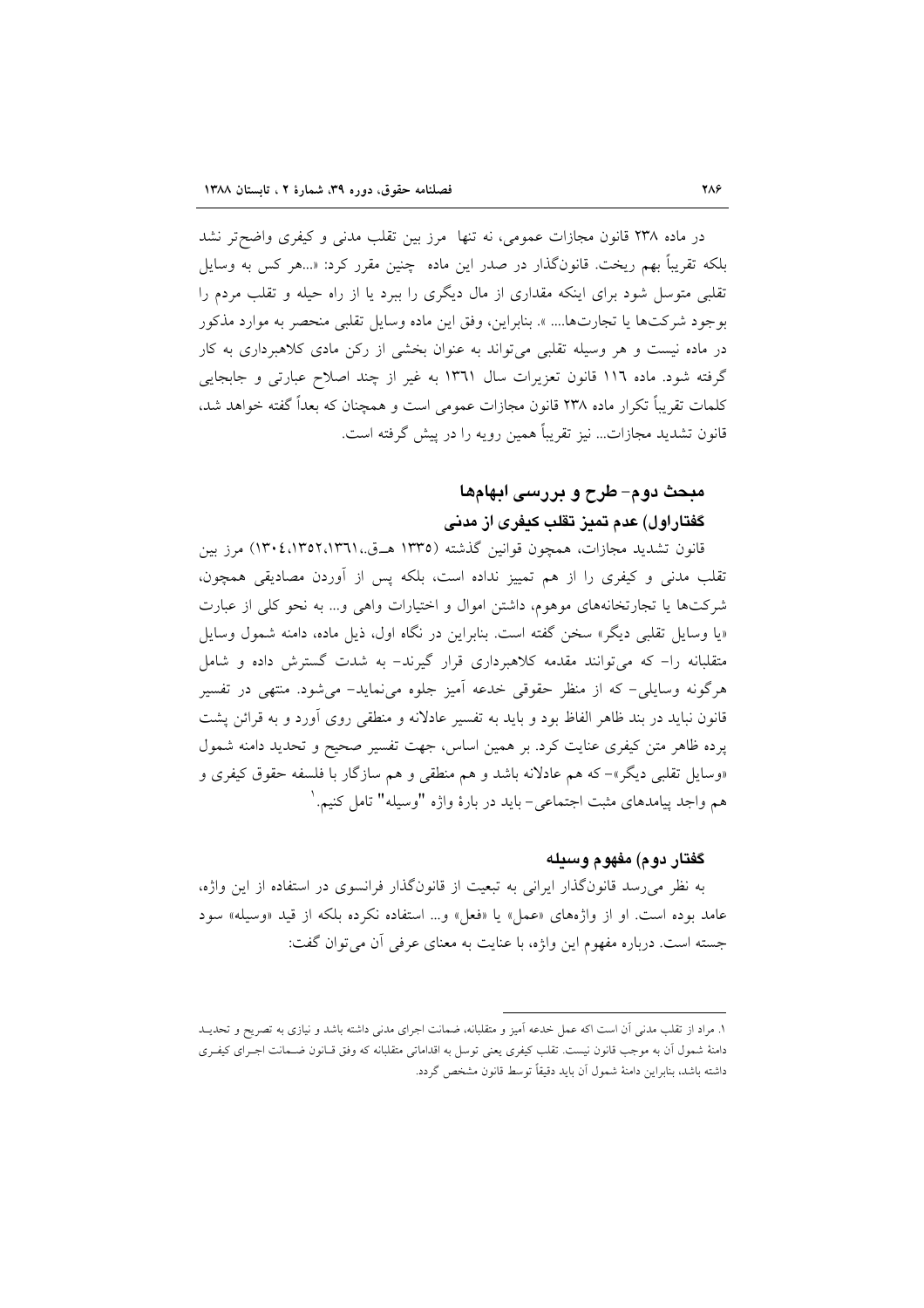یکم. وسیله به امری اطلاق میشود که خارج از شخص انسان است، زیرا عرفاً به دست یا زبان آدمی وسیله نمی گویند، همچنان که این قید به اوصاف شخصیت او نیز اطلاق نمی شود.

دوم. وسایل شامل امری مادی و قابل لمس همچون سند، اساسنامه، شرکت و غیره بوده و نمی توان به امر اعتباری و غیرمادی همچون دروغ یا قرارداد (صرف قرارداد، بی آنکه در امری عینی و مادی متجلّی شود) وسیله گفت. ماده یک پس از بر شمردن مواردی، آنها را وسیله قلمداد کرده است «و به یکی از وسایل مذکور...». بنابراین با توجه به معنای وسیله می توان گفت مراد قانون آن است که تمام موارد برشمرده شده نظیر جعل عنوان، اختیارات غیرواقع باید ضمن وسیلهای (امر مادی عینی و قابل لمس) متبلور شده باشند و الا نمی توان آنها را وسيله خواند.

حال دربارهٔ «وسایل تقلبی دیگر» چه باید گفت؟ دایره شمولش را به چه نحوی باید ترسیم کرد؟ با نگاهی گذرا به قوانین می توان دریافت که در نصوص کیفری متعدد، قانونگذار از موارد تمثیل سود جسته است، مثل قانون راجع به بزه صدور چک بلامحل یا بزه توهین یا آدم ربایی و غیره. با عنایت به این که نص کیفری باید صریح، معین و مشخص باشد و این امر از تبعات مسلم اصل قانونی بودن جرم است سؤال آن است که چرا مقنن به چنین احکامی- که صریح و معین نیستند- متوسل شده است؟ در پاسخ میتوان گفت: گاهی اوقات جهت فهم دقیق معنای جرم، ذکر مصادیقی از آن نیاز است تا عنوان مجرمانه هر چه بیشتر از منظر عرفی و فهم متعارف، ملموس تر باشد و یا این که در برخی نصوص کیفری، عدم ذکر مواردی من باب تمثیل، موجب تحدید بیش از حد شمول عنوان مجرمانه شده به نحوی که کاراًیی لازم جهت حمایت کیفری از موضوع خود را از دست میدهد. به همین دلیل قانونگذار جهت انعطاف دایره شمول أن به تمثیل متوسل میشود. هر چند بر این باوریم که دایره نص کیفری در حد امکان باید مشخص و مصرح باشد و ذکر مصداق باید به هنگام ضرورت و به نحوی ضابطهمند صورت گیرد. منتهی در صورت توسل به ذکر تمثیل، تفسیر و تشخیص موارد تمثیل باید منطقی و در حد ظرفیت نص کیفری باشد. به عنوان نمونه باید در خصوص تشخیص موارد تمثیل، دایره شمول آن را با توجه به موارد مذکور قبل از آن تعیین کرد به نحوی که موارد مشمول تفسیر، هم شان و هم عرض موارد مذکور باشد. به عنوان مثال در ماده ٦٠٨ قانون مجازات اسلامی، به غیر از فحاشی، گفتارهای دیگر نیز میتواند در زمره توهین قرار گیرد مشروط بر اینکه به اندازه فحش و لفظ رکیک، خفیف کننده شخصیت آدمی باشد. و صرف ادای کلماتی را – که در خور شأن مخاطب نیست – نمی توان توهین دانست یا در ماده ٦٢١ براي جرم آدم ربايي مصاديقي به عنوان انگيزه مطرح شده و پس از ذكر مصاديق «قصد مطالبه وجه يا مال يا به قصد انتقام» سخن از «يا به هر منظور ديگر…» رفته است. مراد از اين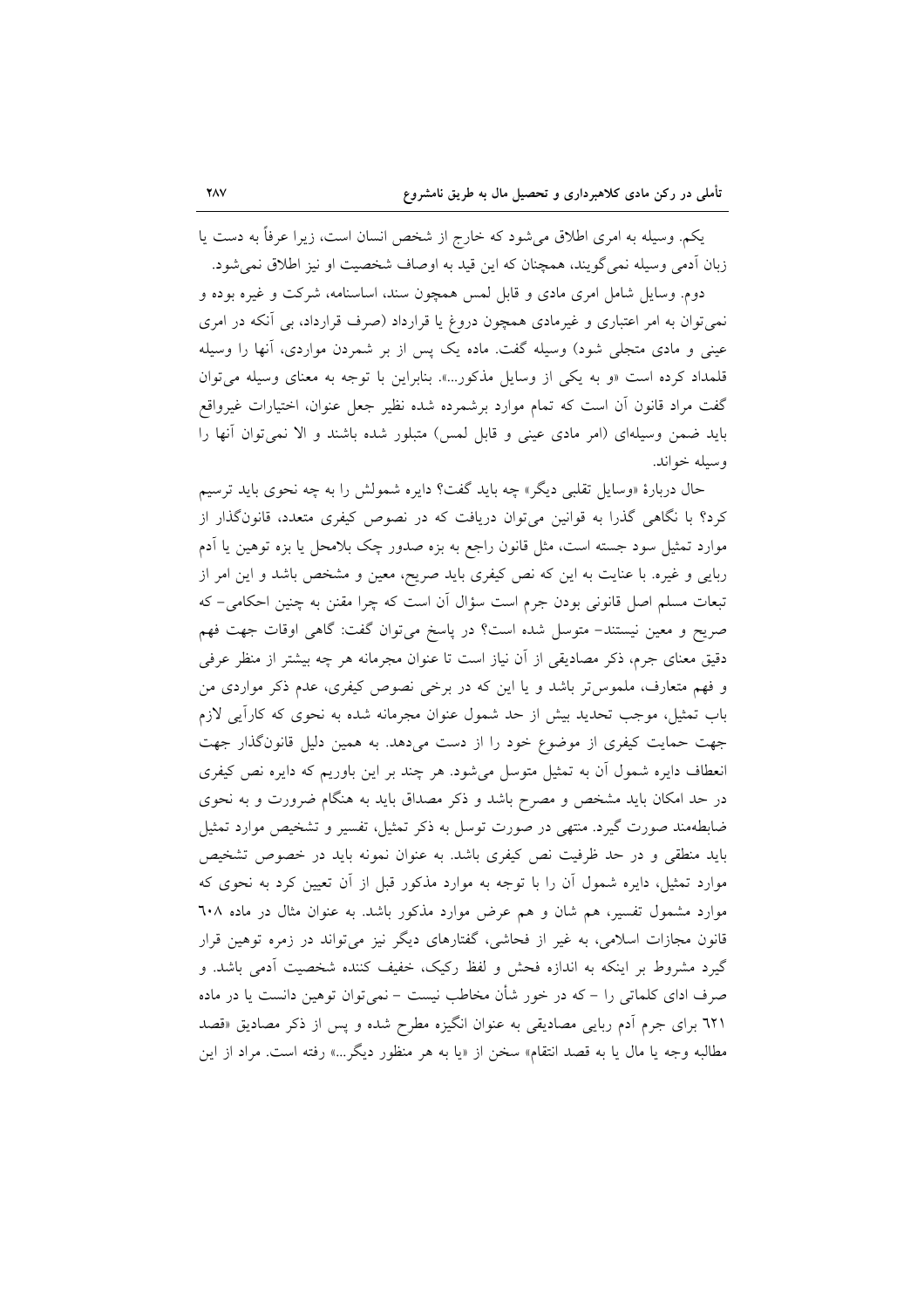عبارت چیست؟ آیا می توان کسی را که به قصد نجات جان دیگری یا ملاقات با او (در موارد خویشاوندی) وی را ربوده است، مشمول ماده ٦٢١ دانست؟ پاسخ آن است که موارد مشمول «هر منظور دیگر» باید در عرض موارد مذکور قبلی باشد و بنابراین انگیزه باید شریرانه باشد و اگر شرافتمندانه باشد مشمول ماده ٦٢١ نيست(آزمايش، ١٣٧٩،ص٢٤). بر همين اساس در باره «وسايل تقلبي ديگر» بايد گفت موارد تحت الشمول آن بايد هم عرض و هم شان موارد مذكور در قبل باشد. بنابراین، باید امور مادی، عینی، خدعهآمیز و خارج از شخص مرتکب وجود داشته باشد تا بتوان أن را وسيله تقلبي خواند. بدين ترتيب، نگارنده با اين نظر كه صرف دروغگویی را کافی برای صدق عنوان وسیله تقلبی میداند، موافق نیست ٰ (مجموعه نشستهای قضایی،۱۳۸۲، ص۱۷۹). زیرا دروغ فعل آدمی است، گفتاری ساده است که از او صادر می شود و خارج از شخص او نیست، بنابراین، نمیٍتوان آن را وسیله تقلبی دانست. صرف نظر از این استدلال، ایراد عمده بر نظر فوق آن است که چنین تفسیری از ماده ۱ قانون تشدید مجازات...، دایره شمول کلاهبرداری را به شدت افزایش میدهد به نحوی که می تواند همهٔ معاملات مبتنی بر تدلیس را در بر گیرد و فراتر از آن در جامعه ایران، تعدادی از معاملات معمولاً با یکسری دروغگوییهای خفیف و توصیفات اغراق آمیز–که واقعیت خارجی ندارد– منعقد می شود. در صورتی که به تفسیر این دسته از حقوقدانان پایبند باشیم، آیا این شائبه وجود نخواهد داشت که دامنه کلاهبرداری به این دسته از موارد هم قابل تسری است؟ و در این صورت دامنه شمول این نص غیرعادلانه کیفری به شدت افزایش خواهد یافت. اگر بر دیدگاه ما این ایراد وارد شود که در جامعه ایران، مردم معمولاً به گفتار و قول شفاهی دیگران اعتماد میکنند و بر همان مبنا اعمال حقوقی انجام میدهند و باید از چنین سلیقه و رویه مردم حمایت کنیم؟ پاسخ مي دهيم:

یکم. امروزه جامعه در وضعیتی قرار گرفته است که اکثر اعمال حقوقی با مدارک و اسناد کتبی انجام میگیرد و قوانین اعم از مدنی یا کیفری از آنها حمایت میکنند به نحوی که میتوان گفت چنین اسناد و مدارکی خصوصیت یافته و فی نفسه واجد ارزش حقوقی می باشند، البته این رویه قابل دفاع است و باید معاملات انجام شده در یک جامعه منظم و سازمان یافته را هر چه بیشتر مبتنی بر همین اسناد کرد چرا که قدرت اثباتی آنها نسبت به سایر موارد- همچون گفتار ساده و شفاهی- بیشتر است. حمایت کیفری از این موارد و عدم حمایت از موارد ساده و غیرماندگار سبب میشود مردم بیشتر به موارد اخیر روی آورده و موجبات ثبات هرچه بيشتر اعمال حقوقي فراهم شود؛

١. براي ديدن نظر موافق بنگريد به: جرايم عليه اموال و مالكيت، دكتر مير محمد صادقي، ص٥٩.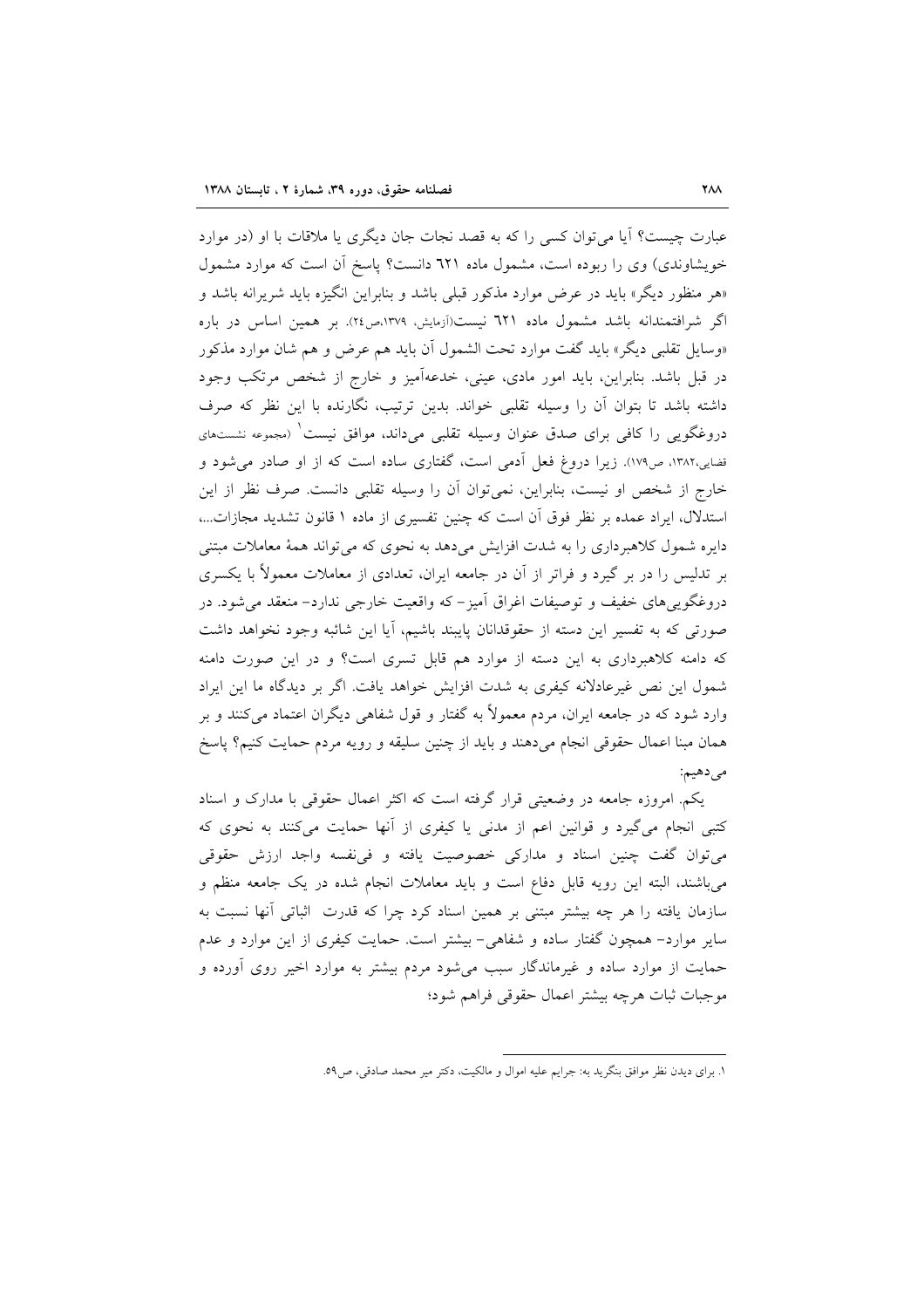دوم. با حمایت از مردمی که صرفا با گفتار ساده و اقوال شفاهی مال خود را باختهاند آنها را به بی احتیاطی و مسامحه کاری عادت می دهیم. مردم به دلیل این که همیشه چتر حمایت کیفری را بالای سر خود می بینند و خود را در پناه اَن میbیابند اَن چنان که بایسته و شایسته است در رد و بدلهای مالی دقت نمیکنند در حالی که اگر این حمایت نباشد، ناگزیر به احتیاط بیشتر روی آورده و در حد امکان به بررسی و تحقیق میپردازند؛

سوم. توسل به حقوق جزا را باید استثنایی فرض کنیم و در جایی که پاسخ مسلم حقوق مدنی را داریم چه حاجتی به مداخله حقوق کیفری است.

نکته دیگر که در همین ارتباط درباره ماده ۱ قابل بررسی است آن است که قانونگذار تمامی واژهها- از جمله وسایل را - به صورت جمع بکار برده است. در این متن، سخن از شرکتها، کارخانهها، اموال و اختیارات واهی، امور غیرواقع, وسایل تقلبی و... به کار رفته است. چرا چنین اصراری بر جمع بودن واژهها بوده است؟ ما هم می پذیریم که «صیغه جمع افاده نوع میکند» واژه شرکتها، کارخانهها و... ناظر به یک شرکت و یک کارخانه نیز هست. اما آیا اصرار مقنن مبنی بر استعمال تمامی مصادیق به صورت جمع، حکایت از چیز دیگر نیست؟ صرفنظر از این موارد، حتبی قربانی جرم نیز به صورت جمع (مردم) آورده شده است. پاسخی که بر این اصرار مقنن می توان ارائه کرد آن است که از دیدگاه قانونگذار، کلاهبرداری از جرایمی است که اغلب در سطح کلان و وسیع جامعه اتفاق میافتد و در حقیقت قانونگذار من باب تغلیب سخن گفته است. در اغلب موارد، مرتکبین کلاهبرداری با به راه انداختن یک تشکیلات متقلبانه چندین نفر را فریب داده و اموال آنان را از چنگشان در میآورند و به ندرت کلاهبرداری به صورت موردی و انفرادی اتفاق میافتد. در صورتی که این دیدگاه را بپذیریم و آن چنان که نص ماده ۱ نشان می دهد پذیرش آن مقرون به صواب است، آیا قانونگذار در وضع مجازات و تعیین میزان آن، از این نگرش و دیدگاه خود در خصوص نحوه ارتکاب کلاهبرداری در سطح وسیع و کلان، متاثر نشده است؟ آیا شدت مجازات و تعدد أن و منع اعمال كيفيات مخففه و منع تعليق اجراي مجازات همه نشان از أن نیست که این مجازات با توجه به خصیصه غالب جرم (علنی– عمومی و در سطح کلان) تعیین شده است؟ و در نتیجه، تسری کیفیات مشدده به کلاهبرداریهای موردی که به صورت غیرعلنی، مالی از یک مال باخته فریب خورده اخذ می شود با اشکال مواجه است؟ از منظر این جانب، هر چند كلاهبردارىهاى اخير نيز تحت الشمول مادهٔ قانونى هستند منتهى نمى توان به نحوه نگارش و ظاهر ماده ۱ بی توجه بود و ادعا کرد که از منظر مقنن این دو نوع کلاهبرداری در عرض هم هستند و مجازات وضع شده ناظر به هر دو مورد است. حداقل قضات دادگاهها در مقام صدور حکم و تعیین مجازات، باید به این تفکیک، عنایت داشته باشند و این موارد را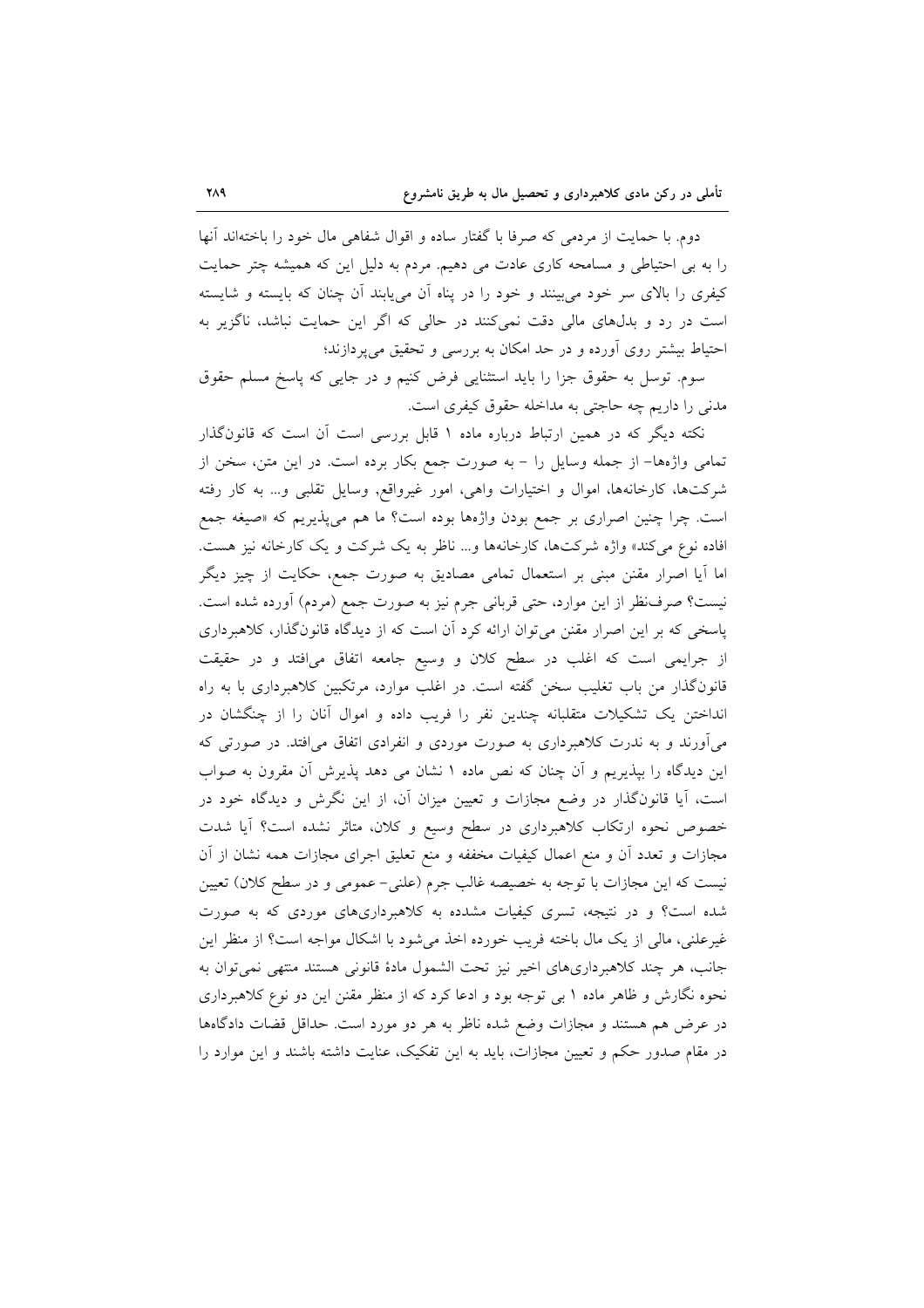در عرض هم قرار ندهند. دستان عدالت گستر قاضی می تواند با اکسیر عدالت که از وجدانش می تراود با قانون ناعادلانه آن کند که نتیجهای بهتر از قانون عادلانه داشته باشد (کاتو زبان ١٣٨٥، ص ٩٨).

### گفتار سوم) رابطه سببیت

رابطه سببیت در حقوق جزای عمومی در خصوص جرایم مقید مطرح می شود و بدان معناست که رابطه علی و معلولی(در مفهوم عرفی آن) بین فعل مجرمانه و نتیجه آن وجود داشته باشد. به تعبیر دیگر، یک فعل معمولاً و عرفاً موجد یک نتیجه خاص باشد. برای تشخیص رابطه سببیت دقت عرفی، کافی است و نمی توان به دقتهای عقلی و علمی مواجه شد که قادر به حل مساله سببیت نخواهند بود. بر همین اساس در جرم کلاهبرداری باید رابطه سببيت بين توسل به وسايل متقلبانه و فريب خوردن مال باخته و تسليم مال وجود داشته باشد و در صورتی که مابین این اجزاء زنجیره سببیت بوسیله عوامل ثالث از هم بگسلد، نمی توان از تحقق كلاهبرداري سخن گفت. همچنين وسيله متقلبانه بايد علت عمده فريب خوردن مالباخته و فریب خوردن مالباخته علت عمده تسلیم مال باشد و تقریبا در اغلب موارد در کنار این علت عمده، برخی علل ثانوی و فرعی نیز وجود دارد که نقشی کم رنگ و کم رمق در تشکیل این زنجیره سببیت بازی میکنند و در برخی موارد آن چنان کم اهمیت است که در برابر نقش فربه علت عمده، رنگ میبازد. به عنوان مثال، اگر علت عمده و زنجیره سببیت ناشی از آن را به یک دیوار ساخته شده از بتن تشبیه کنیم علل ثانوی گچ کاری و نقاشی آن دیوار است که در مقايسه با اصل ديوار، اهميت چندان ندارد. گاهي اوقات رابطه سببيت توسط عوامل مختلفی قطع میشود. در این صورت اگرچه اجزا رکن مادی کلاهبرداری به نحو صوری بر پاست و علی الظاهر منتسب به مرتکب می باشد. منتهی زنجیره سببیت از هم گسسته است. به تعبیر دیگر رکن مادی کلاهبرداری از دو بخش مهم تشکیل شده است که کاملاً باید با هم مرتبط و متصل باشند. قسمت اول أن است كه از «راه حيله و تقلب» مال باخته فريب بخورد و قسمت دوم اینکه در اثر فریب، مال خود را تسلیم کند. مابین این دو بخش که با زنجیره سببیت به هم متصل اند، عوامل متعدد از سوی مالباخته یا شخص ثالث میتوانند مداخله کنند. برخی از این عوامل میتوانند رابطه سببیت را قطع کنند و برخی دیگر توانایی قطع آن را ندارند، اعم از اینکه از منظر حقوقی متقلبانه بوده یا قانونی و موجه باشند. نکته قابل ذکر آن است که برای تشخیص ملاک و معیار از هم گسیخته شدن زنجیره سببیت باید از عرف و رویه قضایی کمک گرفت. ذکر نمونههای زیر در خصوص رابطه سببیت برای فهم بهتر موضوع خالي از فايده نيست.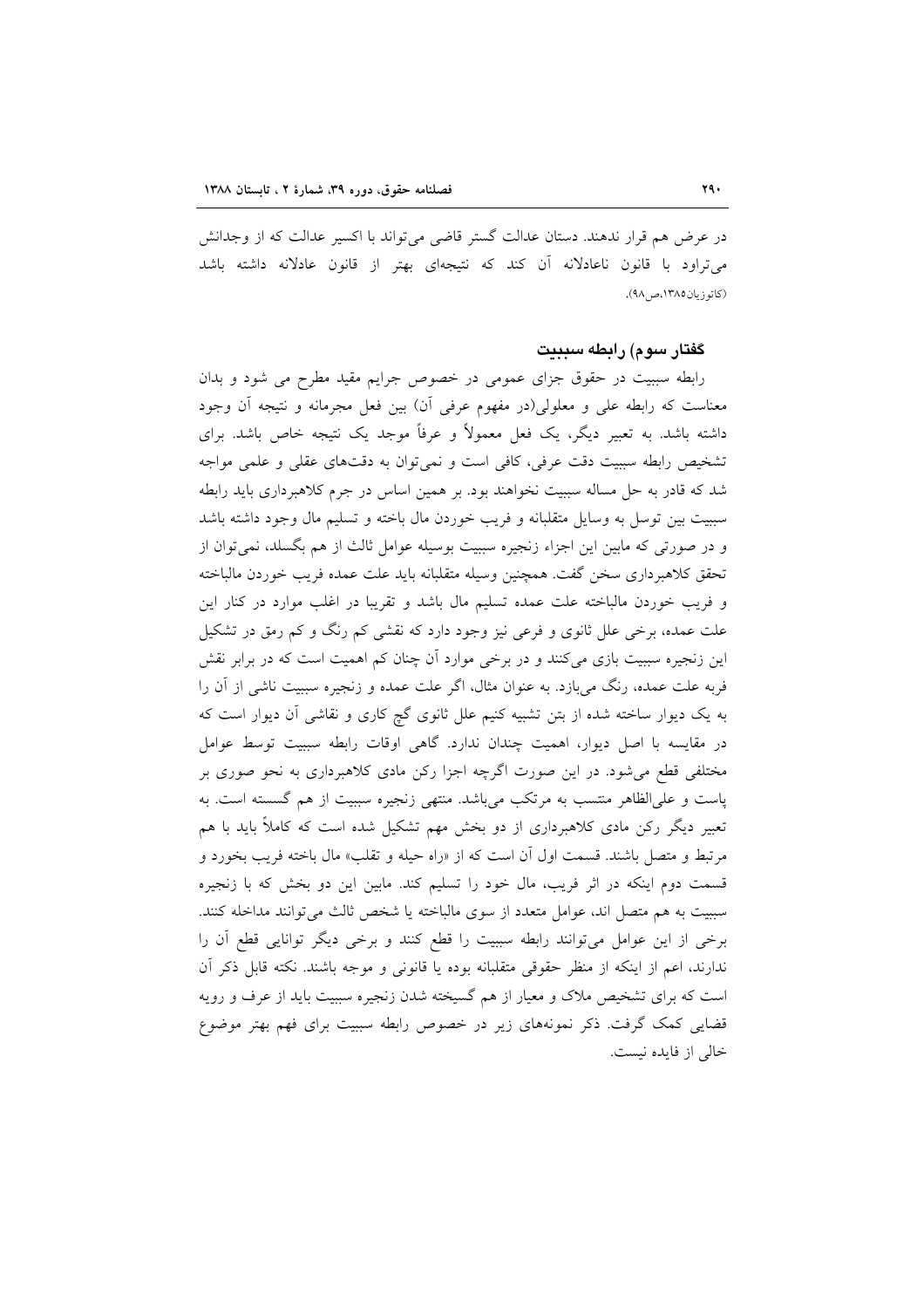١- آقاى الف شركتي موهوم را به راه انداخته و با تبليغات دروغين، برخي از افراد را اغوا و اموال آنان را به یغما می برد و در این اثنا، یکی از مال باختگان به دوستش آقای ب مراجعه کرده و غافل از ماهیت شرکت، دوستش را به سرمایهگذاری در شرکت موهوم وا میدارد. آقای ب در اثر اعتماد به دوست خود و بدون أنكه شركت را ملاحظه كند، وجوه نقدى خود را به حساب شرکت واریز میکند. در این مثال، رابطه سببیت بین اقدام خدعهآمیز فرد مرتکب و تسلیم مال از ناحیه مال باخته دوم وجود ندارد و علم و جهل دوست آقای ب موثر در مقام نست.

۲- آقای الف با توسل به مانورهای متقلبانه به ب مراجعه کرده و با تظاهر به مدیون بودن، از وی به عنوان قرض مطالبه وجه می کند. آقای ب پس از تحقیق و بررسی، پی به کذب بودن ادعاى الف مى برد ولى من باب انسان دوستى مقدارى وجه را تسليم الف مى كند والف يس از تحصيل يول متواري مي شود. در اين فرض علت عمده تسليم مال، توسل به فريب و تقلب از ناحیه الف نبوده بلکه تسلیم پول به خاطر نوع دوستی بوده است. بنابراین، رابطه سببيت از هم گسيخته است.

٣- آقای الف صرفاً به خاطر اینکه اموال خانم ب را تصاحب کند از وی خواستگاری می کنید و با انواع دروغ، حیله و جعل عناوین متعدد رضایت خانم ب را برای ازدواج فراهم کرده و پس از برگزاری مراسم ساده، دوران نامزدی را شروع میکنند. خانم ب ضمن اهدای هدایای گران قیمت، یک باب مغازه را به آقای الف هدیه میدهد تا در آن مشغول کارهای فنی شود چرا که قبل از نامزدی به وی گفته، مهندس مکانیک بوده ولی مایهای برای کار ندارد پس از فاش شدن حقیقت و آشکار شدن اکاذیب اظهار شده توسط آقای الف، نامزدی بهم میخورد. آیا عمل انجام شده کلاهبرداری است؟ به نظر میرسد عمل انجام شده نمیتواند مشمول کلاهبرداری باشد زیرا در کلاهبرداری توسل به وسیله متقلبانه باید منجر به فریب مالباخته شود تا آماده تسلیم مال گشته و بعد مال خود را تسلیم نماید. به عبارت دیگر، تسلیم مال باید از تبعات قهری و بلافصل اعمال تقلب و فریب مال باخته باشد برای مثال مرتکب با توسل به وسایل متقلبانه با مال باخته قرارداد منعقد می کند و از تبعات قهری قرارداد تسلیم مال به مرتکب است. در مانحن فیه وسیله متقلبانه به کار رفته و خانم ب نامزد آقای الف شده است، منتهی از تبعات قهری نامزدی تسلیم مال نیست بل از تبعات آن، مقدمات عقد است. در مساله طرح شده اگر مالی تسلیم شده است بر مبنای نامزدی بوده است هر چند مبنای نامزدی اغفال خانم ب بوده باشد. به عبارت بهتر، براي تحقق كلاهبرداري مال باخته بايد فريب بخورد تا مال تسليم كند و بالطبع قبل از تسليم مال، مقدماتي (به عنوان نمونه انعقاد قرارداد) انجام می شود. پاسخی که ارائه شد در خصوص هدایای متعارف نامزدی کاملاً صادق است، حال اگر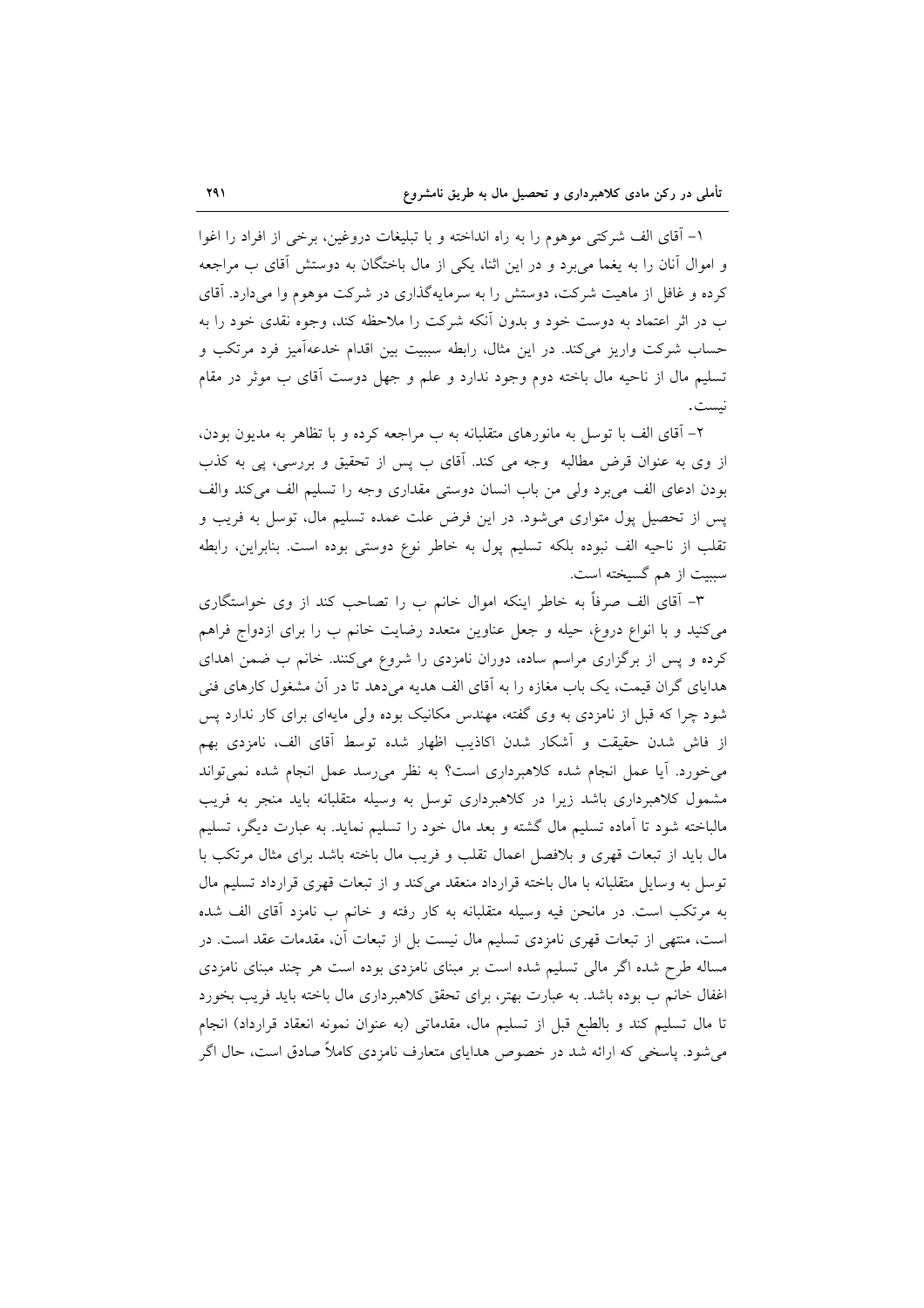خانم ب به غیر از هدایای نامزدی، اموال دیگر هبه کند آیا پاسخ ارائه شده کافی است؟ ظاهراً طبق استدلال فوق، پاسخ ارائه شده كافي به نظر مي رسد. خانم ب فريب منجر به تسليم بلافصل مال نخورده است و در حقیقت فریب وی مشمول فریب مورد نظر در بزه کلاهبرداری نمي شود. منتهى اگر پس از نامزدى و يا حتى پس از زوجيت، آقاى الف با حيله و تقلب مالي را از چنگ خانم ب در آورد، مورد می تواند تحت الشمول کلاهبرداری قرار گیرد.

٤– آقای الف با مدارک جعلی علیه آقای ب دادخواست مطالبه وجه تقدیم دادگاه میکند و با لطايف الحيل حكم محكوميت آقاي ب را اخذ كرده و به دنبال اجراي حكم، آقاي ب ناگزير اموالی را تسلیم آقای الف می کند. در این مورد نیز سخن از کلاهبرداری گفتن بر طریق صواب نيست زيرا:

یکم. شاید آقای ب با وجود حکم دادگاه، همچنان بر برائت ذمهٔ خود اصرار ورزیده و صرفاً به لحاظ متابعت از حکم دادگاه، مال را تسلیم کرده است. بنابراین، اینجا اغفال طرف منتفی است در حالی که فریب وفق ماده ١ قانون تشدید مجازات از اجزای اصلی رکن مادی است. هرچند ماده ۱ به امیدوار کردن و ترساندن نیز اشاره کرده است ولی همه این موارد فريب و تقلب را در بطن خود دارند؛

دوم. بر فرض که آقای ب حکم دادگاه را طوعاً بپذیرد و آن را اجرا نماید، باز هم نمي توان امر آمره حکومت(حکم قضايي) را در مقابل توسل به وسیله متقلبانه متهم، رنگ باخته دانست و از زنجیره سببیت حذف کرد. حکم قطعی دادگاه لازمالاجرا است و رضا یا عدم رضای محکوم علیه تاثیری در ماهیت حکم نمیگذارد. به عبارت دیگر، تسلیم وجه به خاطر اجراى حكم لازم الاتباع دادگاه است كه طي تشريفات قانوني و طبق ادله اثباتي و مواد قانوني صادر شده است و در صورتی که ادعای نادرست بودن دلایل اثباتی در مراجع قضائی مافوق مطرح و صحت آن اثبات شود، دعوای کیفری یا مدنی حسب مورد تحت عناوین خاص علیه تقدیم کننده دادخواست می تواند مطرح شود ولی طبق استدلال فوق نمی توان وی را تحت عنوان کلاهبرداری مورد تعقییب قرار داد ٰ(متین، بی¤، ص۲۹۱).

۱. در سال ۱۳۱٤ ماده واحده تفسیر ماده ۲۳۸ قانون مجازات عمومی بدین شرح تصویب شد: «مقصود از توسل بوسایل تقلبی برای بردن مال غیر مذکور در ماده ۲۳۸ قانون مجازات اعم از این است که حیله و تقلـب را در خــارج اعمــال کننــد و یــا در ضمن جريان امر در ادارات ثبت يا ساير ادارات دولتي يا محاكم و نيز مقصود از جمله (اگر شروع به اين كار كرده ولـي تمـام نکرده باشد)اعم از این است که بر فرض تمام کردن مالی را که مقصود داشته بدست می آورده یا به جهـاتی بـه نتیجـه بـه او نمی رسیده است». قبل از تصویب این ماده واحده آرایی از دیوان عالی کشور بر خلاف مضمون آن صادر شده بود که به نظر ما توجیه حقوقی|ش بهتر از ماده واحده است. در حال حاضر نظر به منسوخ بودن قـانون مجـازات عمــومی اسـتناد بــه مــاده واحده نا ممکن است. دکتر اَزمایش در تقریرات حقوق جـزای اختـصاصی دوره دکتـری سـال ۱۳۸۳ حکـم دادگـاه را – در صورتی که دعوی با توسل به وسایل متقلبانه طرح شده باشد– قاطع رابطه سببیت نمیداند. دکتر کاتوزیان در کتاب توجیه و نقد رویی قضایی در ص ۱۸۱ به بعد بحث مذکور را تحت عنوان رابطه علیت بین کار مـسبب و… مطـرح کـرده و از مطالـب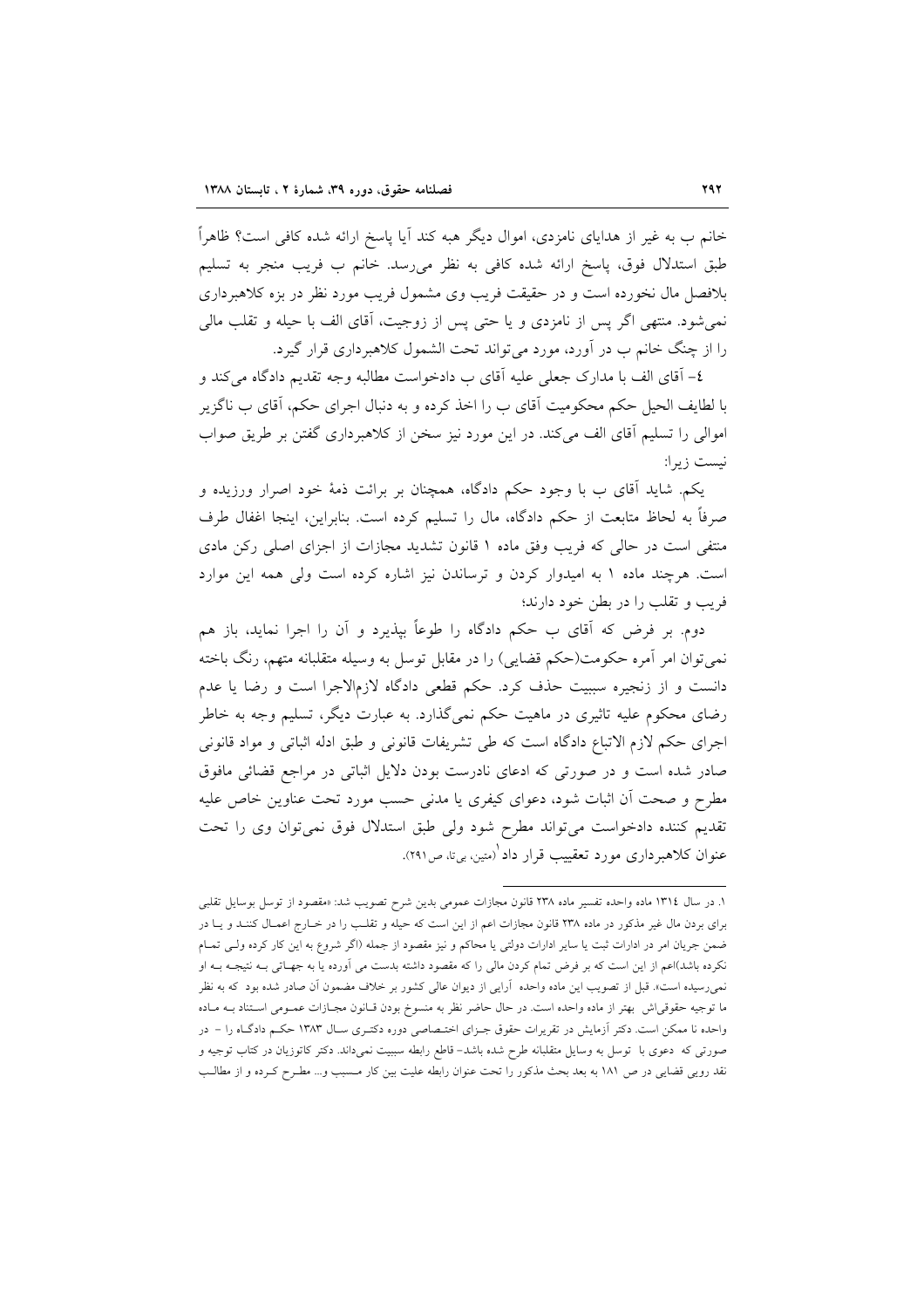هـــ آقاي الف با توسل به وسايل متقلبانه و با ارايه اسناد مالكيت مجعول موفق به اخذ وام کلان از بانک می شود و سر موعد اقساط خود را می پردازد، آیا کلاهبرداری رخ داده است يا خير؟ به نظر مى رسد. در ما نحن فيه توسل به وسيله متقلبانه انجام شده، مال باخته فريب خورده و مال خود را هم تسلیم کرده است ولی بردن مال یا خوردن مال دیگری به تعبیر قانون جزاي عرفي مصوب ١٣٣٥ هـ ق. اتفاق نيافتاده است زيرا مرتكب پس از تملك وجوهء وفق قرارداد قرض ایفاء دین میکند. به تعبیر دیگر بانک مقرض چیزی از دست نداده است و موقعیت او عیناً مانند موردی است که کسی با ارائه مدارک صحیح اخذ وام می کند و اقساط خود را می پردازد و متقلبانه یا مشروع بودن اقدامات ابتدایی از بابت وصول اقساط برای وی على السويه است.

#### گفتار چهارم) حىلە و تقلب

در ماده ۱ قانون تشدید... عبارت «حیله و تقلب» در جمله اول اَمده و انتهای جمله به «فريب دهد» ختم شده، حال آنكه در موارد بعدي نه سخن از «حيله و تقلب» است و نه به "فريب" اشارهاي شده، و از اميدوار كردن يا ترساندن مردم سخن گفته شده است و جالب آنکه «اسم و عنوان مجعول» به صورت مطلق به کار رفته و پس از آن واژهای که فریب یا امیدوار کردن یا ترساندن و غیره را افاده کند، نیامده است. توجه به نص ماده ۱ و خصوصاً این عبارت «... و یکی از وسایل مذکور یا وسایل تقلبی دیگر...» نشانگر آن است که همه موارد یا باید منتهی به فریب مال باخته شود یا منتهی به مواردی- که در حکم فریب است- باشد و الا نمی تواند از اجزاء رکن مادی تلقی گردد.

## گفتار ينجم) تحصىل و پردن مال

قانونگذار بدواً از تحصیل وجوه، اموال، حوالجات... و سپس از بردن مال دیگری سخن گفته است، شاید بتوان گفت تحصیل به انتقال حقوقی بر میگردد و «بردن» به انتقال فیزیکی. به تعبیر دیگر از منظر مقنن ایرانی، جهت تحقق رکن مادی کلاهبرداری صرف انتقال حقوقی مال به مرتکب بدون انتقال فیزیکی آن، کافی به مقصود نیست و حتما باید «بردن» یعنی تصرف فیزیکی و تسلط، صورت بگیرد. به عنوان مثال، آقای الف متوسل به وسایل متقلبانه شده و پس

طرح شده چنین بر میآید که استاد مذکور اقدامات مقامات عمومی را در راستای دعوی قاطع رابطه سببیت بین طرح دعوی با ارائه اسناد مجعول و ورود ضرر(بر فرض اثبات) نمیداند. در همین کتاب به رای شـماره ۲۳– ٦– ٤٨ شـعبه ٤ دادگـاه اسـتان اشاره شده که در فرض مذکور اقدامات مقامات عمومی را قاطع رابطه سببیت میداند. دکتر میر محمد صادقی در کتاب جرایم عليه اموال و مالكيت (ص٦١) پس از طرح فرض مذكور، حكم دادگاه را قاطع رابطه سببيت ميداند.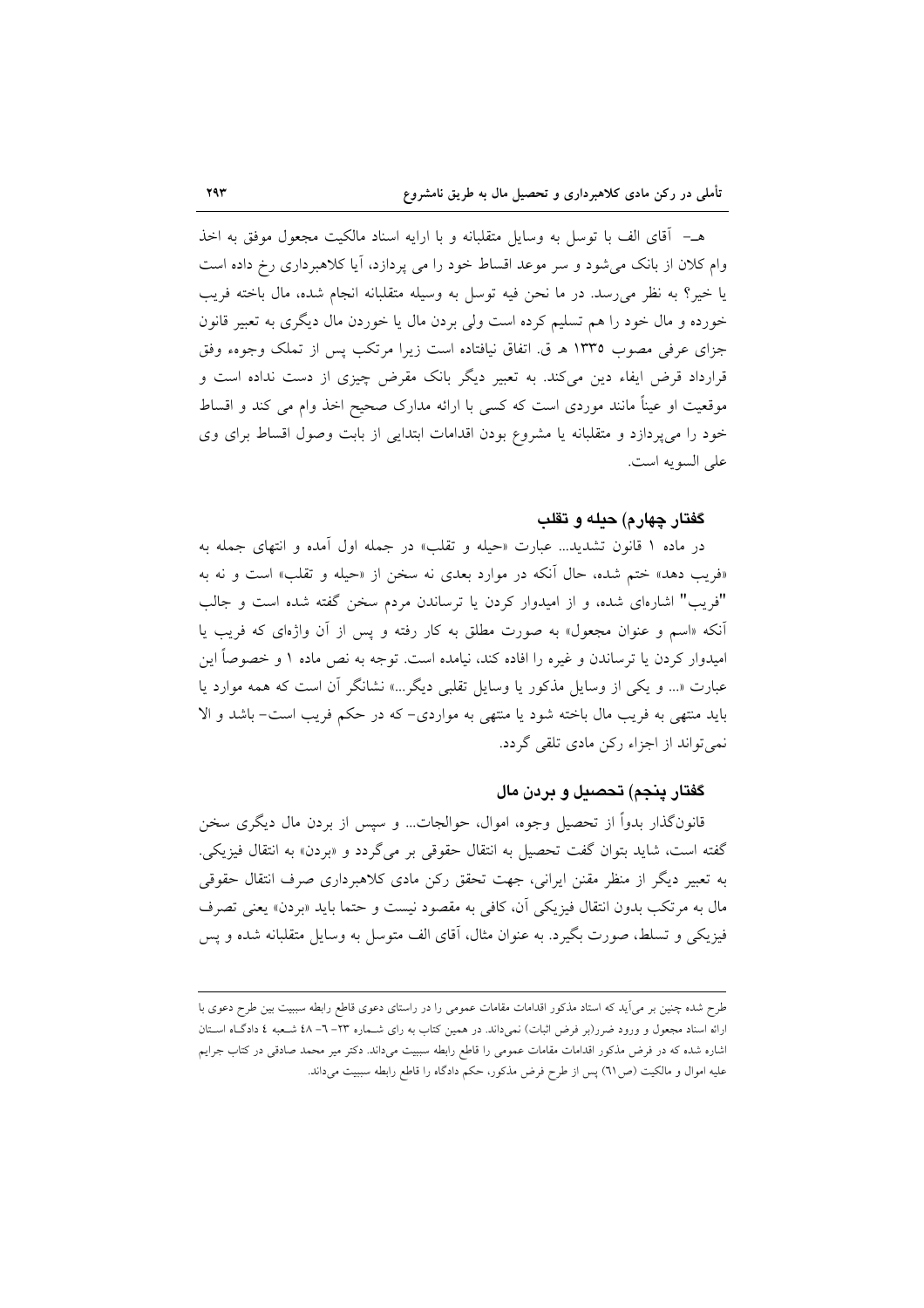از فریب آقای ب، موجب می شود آقای ب اتومبیل خود را به آقای الف انتقال دهد، منتهی توافق می کنند دو روز بعد اتومبیل تسلیم شود. در اثنای این دو روز اگر واقعیت آشکار شود و الف از تسلیم اتومبیل خودداری کند، از منظر مقنن ما، کلاهبرداری تام محقق نشده و در مرحله شروع به جرم متوقف مانده است. چرا که مالی برده نشده و مال همچنان در ید مالک اوليه باقي است. به غير از اين توجيه، ظاهرا جداكردن« تحصيل» از «بردن» توجيه مقبول دیگری نداشته باشد. '

### میحث دو م– کلاهیر دار ی مشدد

گاهی اوقات قانون گذار به لحاظ وجود برخی شرایط خاص خارجی یا شرایط مرتکب یا قربانی جرم، شدت عمل بیشتر از خود نشان میدهد. نمونه این موارد در قانون مجازات اسلامی زیاد است از جمله سرقت در شب، آدم ربایی با وسیله نقلیه، توهین به مامور دولت، سرقت مستخدم از مخدوم خود و...... در ماده ۱ قانون تشدید... هم قانونگذار پس از اشاره به رکن قانونی کلاهبرداری در شق اخیر ماده به کلاهبرداری مشدد اشاره میکند و آن را در سه فرض قابل تحقق مي داند:

یکم. مرتکب خلاف واقع عنوان یا سمت ماموریت از طرف سازمانها و موسسات دولتی و... اتخاذ كند؛

دوم. جرم با استفاده از تبليغ عامه از طريق وسايل ارتباط جمعي از قبيل راديو، تلويزيون و… صورت گیرد؛

سوم. مرتکب از کارکنان دولت یا موسسات و سازمانهای دولتی و... باشد.

در خصوص سه شق فوق، مطالب زير قابل ذكر است:

یکم. قانونگذار در رکن قانونی کلاهبرداری به اتخاذ اسم و عنوان مجعول به نحو مطلق اشاره می کند منتهی در شق اخیر با اشاره به عناوین مجعول دولتی آن را از دایره شمول عنوان مجعول قبلي مستثنا كرده و برخورد شديدتر با آن مي كند؛

دوم. اتخاذ عنوان مجعول دولتی زمانی می تواند از علل مشدده باشد که به عنوان وسیله تقلبی به کار رفته باشد و علت عمده فریب مال باخته باشد و اگر هم علت عمده فریب نباشد حداقل تسهیل و تسریع کننده فریب مال باخته باشد و الا اگر کسی شرکت موهوم دایر کند و اقدام به جذب سرمایههای مردم نماید و در ضمن خود را کارمند یک اداره دولتی معرفی نماید، منتهی علت عمده جذب سرمایه، تاسیس شرکت موهوم باشد و اتخاذ سمت و عنوان

۱. لازم به ذکر است که تحقق تصرف و تسلط بر مال یا به تعبیر قانون «بردن مال» بسته به ماهیت مال (منقول یــا غیــر منقــول بودن) منوط به نظر عرف است.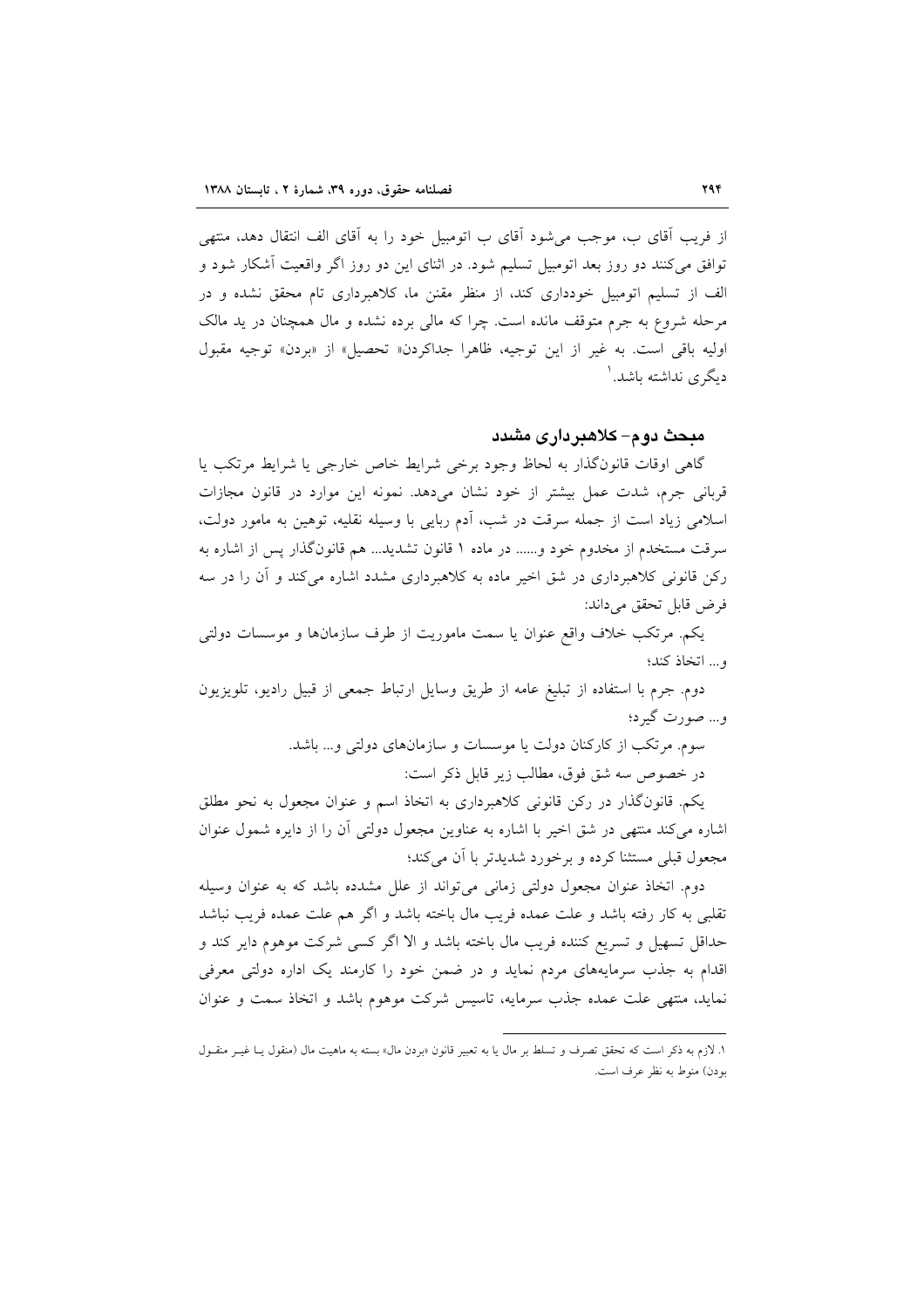مجعول هیچ نقشی در جذب اموال مردم نداشته باشد به نظر می رسد مورد مشمول کلاهبرداری ساده است نه مشدد؛

سوم. قانونگذار در بخش اخیر ماده ۱ صرف کارمند دولت بودن مرتکب را از موجبات تحقق کلاهبرداری مشدد میداند. سؤال اینجاست که آیا صرف کارمند دولت بودن مرتکب-بی انکه این وصف در تحقق بزه کلاهبرداری مؤثر باشد- برخورد شدیدتر را می طلبد؟ آیا وابسته بودن به دولت، نشان می دهد که متهم در مقایسه با افراد عادی حالت خطرناک بیشتری دارد؟ یا نظم و آرامش عمومی حاکم بر جامعه در سطح وسیعتر نقض میشود یا در آینده احتمال بیشتر میرود که مجددا مرتکب جرم شود؟ به نظر می رسد که پاسخ منفی باشد و صرف وابسته بودن مرتکب به دولت نمیتواند اعمال مجازات شدیدتر را توجیه کند. چه تفاوتی بین یک فرد عادی به عنوان مرتکب جرم و فرد وابسته به دولت- بدون آنکه این وابستگی ولو به نحو جزئی در ارتکاب جرم دخیل باشد- وجود دارد که مرتکب کارمند را مستوجب مجازات شدیدتر بدانیم؟ اگر ادعا این است که کارمند دولت با ارتکاب جرم، حیثیت دولت را خدشهدار کرده است و چنین مرتکبی صلاحیت ادامه خدمت در دستگاه حاکمیت را ندارد. پاسخ میدهیم در صورتی که مرتکب حیثیت دولت را مخدوش کرده است مستوجب ضمانت اجراى ادارى و انضباطى و احياناً كيفرى جداگانه است و تحت اين عنوان باید مجازات شود و منطقی نیست که با توسل به چنین امری بین دو مرتکب یکسان تمایز قائل شویم و یکی را شدیدتر از دیگری مجازات کنیم. ثانیاً بر فرض صحت ادعای فوق قانونگذار مجاز بود علاوه بر مجازات کلاهبرداری ساده، انفصال از خدمات دولتی را برای مرتکب وابسته به دولت پیش بینی کند و نباید حداقل و حداکثر مجازات حبس را افزایش میداد.' منتهی اگر پاسخ به ایراد طرح شده این باشد که کارمند دولت در فرایند ارتکاب کلاهبرداری، از سمت خود سوء استفاده کرده است و مردم به کارمند دولت بیشتر از افراد عادی اعتماد میکنند و بنابراین چنین مرتکبی که از دولت استفاده ابزاری جهت فریب مردم کرده است مستوجب مجازات شدیدتر است. این پاسخ را میپذیریم و متذکر میشویم در صورتی که به نحوی از انحا سمت دولتی سبب تسهیل و تسریع اغفال مردم باشد، تحمیل مجازات شدیدتر توجیهپذیر است.. این پاسخ ظاهراً با نص شق اخیر ماده ۱ نیز تطابق دارد

١. برخي از نويسندگان حقوقي ضمن انتقاد از سليقه مقنن در خصوص اين موضوع به ظاهر ماده استناد جسته و صرف كارمند بودن مرتکب را کافی برای تشدید مجازات دانستهاند (میر محمد صـادقی، ۱۳۸۱،ص۷۶). برخـی دیگـر معتقدنـد کـه وصـف کارمند بودن هنگامی میتواند از موارد تشدید مجازات باشد که مرتکب در حین انجام وظیفه یا به سبب انجام وظیفه مرتکب کلاهبرداری گردد.(حبیب زاده، ١٣٧٤، ص ١٦٨). به نظر ما صرف نظر از اینکه رای اخیر متکی به دلیل نیست و با ظـاهر مـاده مربوطه در تعارض است در عالم واقع هم معمـولاً هـيچ كارمنـد دولتـي در اداره محـل خـدمت خـود مرتكـب كلاهبـرداري نمي شود.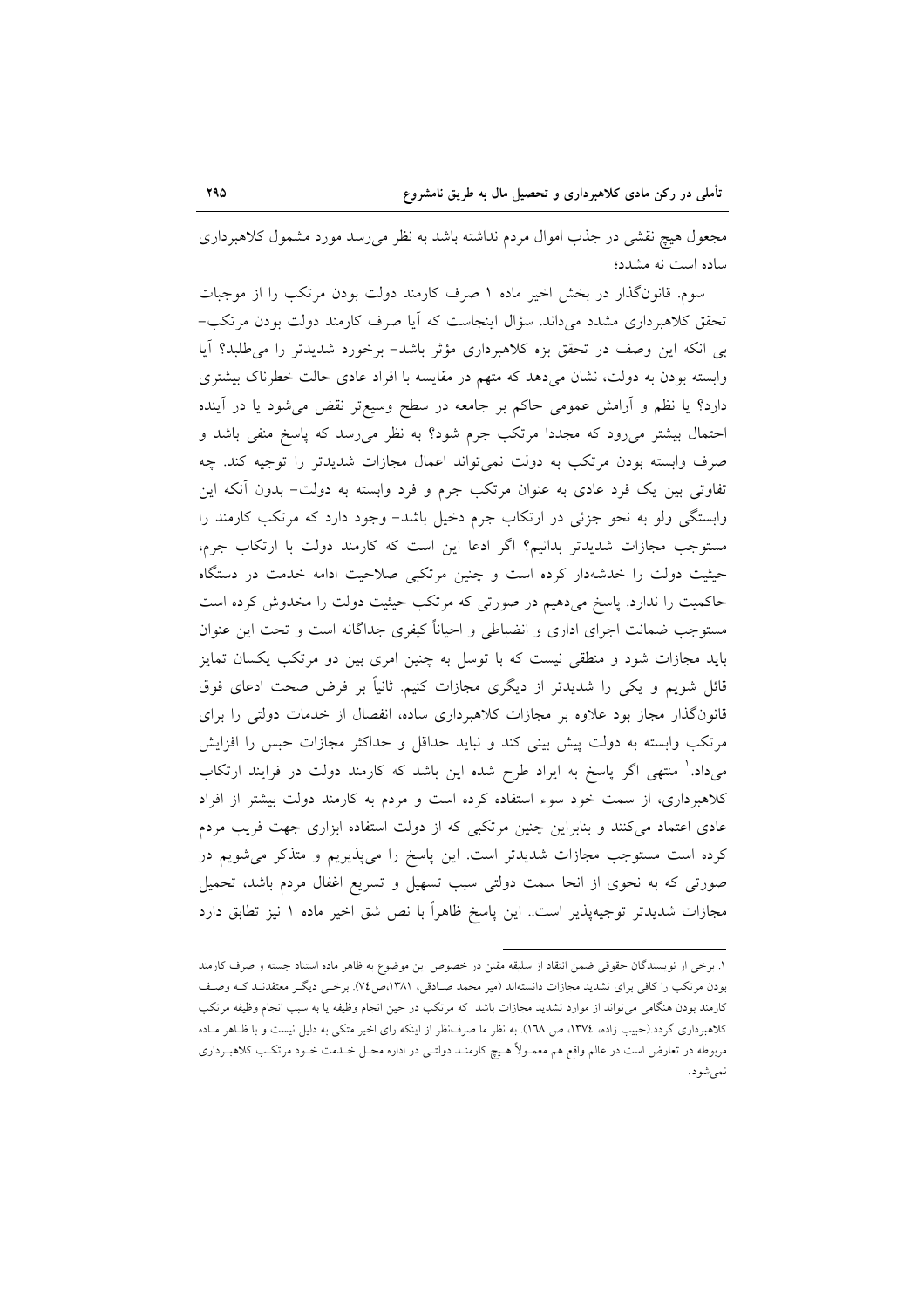زیرا قانونگذار سمت و عنوان دولتی را به عنوان عامل مشدده در عرض عنوان مجعول دولتی و استفاده از تبلیغ عامه برای ارتکاب جرم ذکر کرده است و در مقابل هر سه به نحو یکسان، شدت عمل به خرج داده است. بر این اساس میگوییم این سه مورد از منظر قانونگذار در عرض هم بوده و به نوعی موجب تسهیل فریب مالباخته میشوند، بنا براین مستوجب برخورد شدیدتر هستند. ذکر این نکته خالی از فایده نیست که همچون موارد استفاده از تبلیغ عامه و عنوان مجعول دولتی، استفاده از سمت، توسط مرتکب وابسته به دولت یا دخیل بودن آن در اغفال مردم بايد توسط مقام تعقيب اثبات شود.

# مبحث سوم– بررسی ماده ۲ قانون تشدید مجازات... گفتار اول) روش جرم انگاری

شیوه مرسوم ودر عین حال منطقی تدوین نص کیفری ایجاب می کند که رفتارهای ناقض ارزشهای مختلف مورد حمایت قانونگذار هر کدام به نحو جداگانه (به موجب مواد جداگانه) تجریم شود زیرا:

يكم. نقض ارزشها بسته به شدت و ضعف أنها عكسالعملهاي متفاوت را مى طلبد؛ دوم. تمیز و تشخیص ارکان مادی و معنوی هر جرمی- بدون هیچگونه خلط مبحث- به سهولت امکانپذیر میشود؛

سوم. تفسیر قانون از حیث کشف مراد مقنن و تطبیق با نیازهای روز به درستی صورت می گیرد و میزان خطاپذیری به حداقل می رسد. از این منظر نص ماده ۲ دچار اشکالات اساسی است. در این ماده قانونگذار در صدد حمایت از چند ارزش مختلف است به نحوی که گویا چند جرم مختلف را در یک ماده جمع کرده است. درصدر ماده ۲ قانونگذار در صدد حمایت از امتیازات دولتی داده شده به افراد خاص جهت ساماندهی برنامههای تجاری و اقتصادی است. شق میانی ماده نشان از آن دارد که مقنن به لحاظ اوضاع و شرایط خاص جامعه- که مداخله دولت را در امر اقتصاد در محدوده وسیع توجیهپذیر می سازد- به دنبال حمایت از تبعات خاص اقتصاد دولتی است و خواسته است مردم در تنگنای اقتصادی به امکاناتی که دولت در اختیارشان میگذارد، با سهولت و آرامش خاطر دسترسی پیدا کنند و به موجب شق اخیر اَن چنان که ظاهر ماده نشان می(دهد اراده قانونگذار بر اَن تعلق گرفته است با تمام طرق نامشروع تحصیل مال به مبارزه بر خیزد.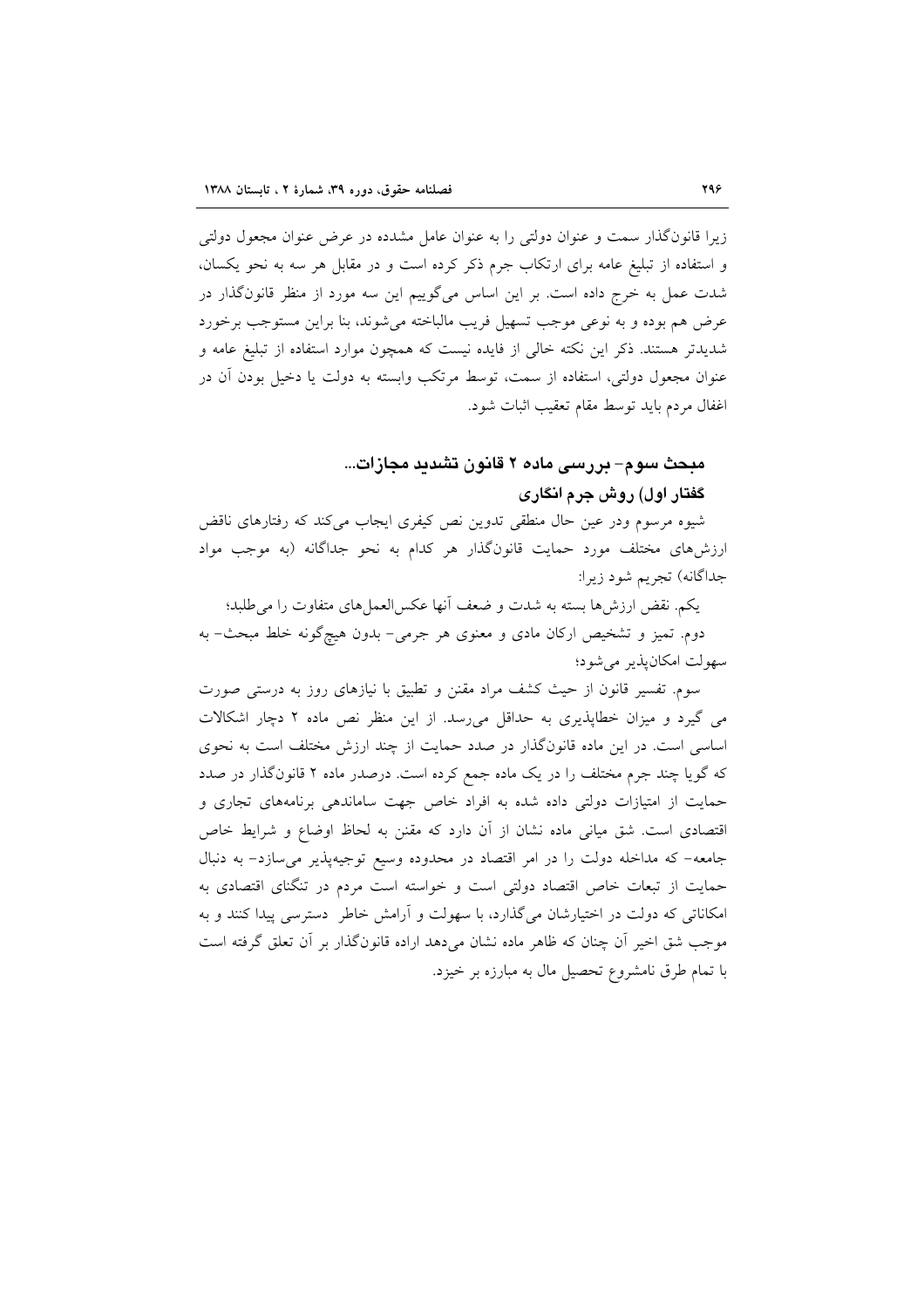## گفتان دوم) پرزستی ایراد وارده پر ماده

از منظر جرمانگاری موجه و منطبق با اصول حقوق کیفری هر چند شق اول و میانی ماده ۲ دارای ایراد جدی نیست ولی شق اخیر از این منظر به شدت محل سؤال و تردید میباشد و شاید بتوان آن را خلاف اصل قانونی بودن جرم دانست چراکه از مشخصات اصل قانونی بودن جرم، صریح بودن ماده قانونی است و هرگونه ابهام در آن، منافی حقوق و آزادیهای فردی است، امری که اصل قانونی بودن جرم در صدد حمایت از آن است و نباید شیوهایی برگزید که نافي هدف اصل فوق باشد.

ذیل این ماده به نحو مبهم و موسع تنظیم شده است به نحوی که اکثر تخلفات مدنی را می توان در بطن آن گنجاند. آیا این میزان مداخله حقوق کیفری در روابط مدنی آحاد جامعه توجیهپذیر است؟ معلوم نیست قانونگذار با وضع ماده ٢ به دنبال چه هدف مشخص می گشته و قصد حمایت از چه امری را داشته است که تحصیل هرگونه مالی- که طریق تحصيل أن غير قانوني بوده است - را قابل مجازات شناخته است.

اگر به ظاهر ماده ۲ پایبند باشیم و از تفسیر منطقی و معقول آن چشم بیوشیم، برداشت از ذیل ماده ۲، برداشتی غیرمنطقی و معارض با اصول حقوق کیفری، خصوصا اصل قانونی بودن جرم است، چنین برداشتی با قانون اساسی (اصل ٣٦) نیز در تعارض است، بنابراین باید در خصوص أن چارەاي انديشيد.

#### گفتار سوم) ضرورت تفسیر منطقی و معقول ماده

با عنایت به ایرادات وارده به نظر می رسد دو دیدگاه را می توان در تفسیر و تبیین ذیل ماده ۲ مطرح کرد و دامنه شمول آنرا قدری تصریح و تحدید کرد.

#### الف) ډېرگاه اول

يكم: با استفاده ازعنوان قانون تشديد... بايد گفت اين قانون به سه جرم ارتشاء، اختلاس و کلاهبرداری اشاره کرده و به سایر جرایم نپرداخته است. بنابراین تمامی جرایم مندرج در این قانون يا بايد واجد اين عناوين مجرمانه باشند يا در حكم و جزء خانواده آنها؛

دوم. ماده ۲ بلافاصله پس از ماده ۱ که راجع به کلاهبرداری است، ذکر شده و پس از آن، جرایم راجع به اختلاس و ارتشاء آمده است؛

سوم. هر دو جرم (كلاهبرداري و تحصيل مال به طريق نامشروع) مقيد به تحصيل مال هست؛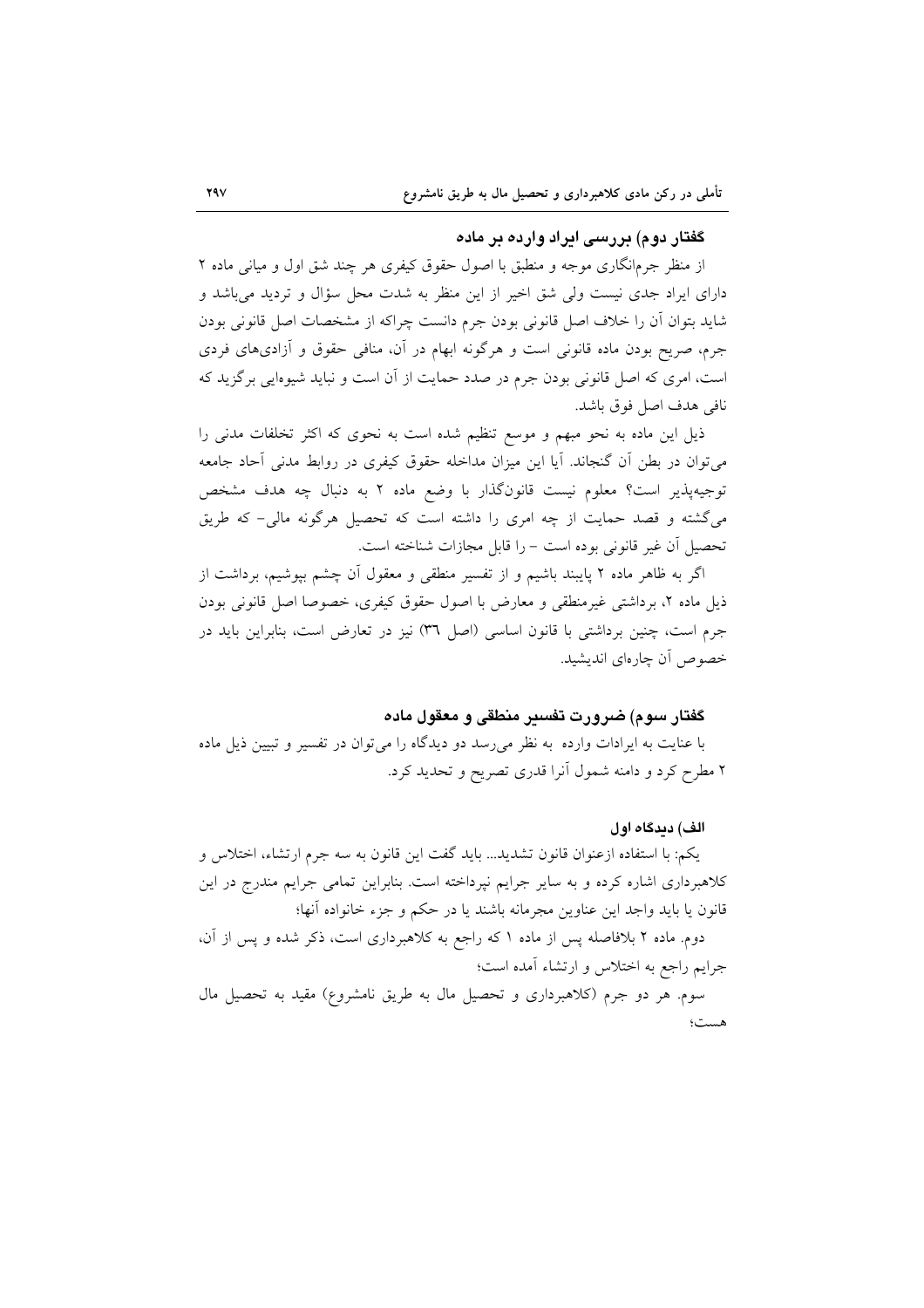چهارم. تقریباً نوعی همگونی بین مجازاتهای مندرج در ماده ۱و ۲ دیده می شود، مطابق تبصره ۲ ماده ۲، حکم تبصره ۱ ماده ۱ در خصوص ماده ۲ نیز ساری و جاری است. بنابراین به نظر میرسد از منظر مقنن نوعی همگونی و همرنگی بین بزه کلاهبرداری و بزه مندرج در ذیل ماده ۲ وجود دارد. در صورت پذیرش این استدلالها میتوان گفت برای تحقق جرم ذیل ماده ۲ حتماً باید در طریق تحصیل مال اثرات رقیق تقلب و خدعه باشد و سایر طریق نامشروع تحصیل مال مشمول ماده نیست. به عنوان مثال، اگر کسی در اثر دروغگویی مالی را از کسی ببرد مشمول ذیل ماده ۲ است.

#### ب) دىدگاه دوم

صدر ماده ۲ به عناوین مجرمانه – که هر سه علی رغم ذیل ماده جرایم مطلق هستند– اشاره می کند. این موارد عبارتند از: ١- در معرض خرید و فروش قراردادن امتیازات خاص. ۲- سوءاستفاده از این امتیازات خاص. ۳- تقلب در توزیع کالاهایی که مقرر بوده طبق ضوابطي خاص توزيع شود.

از منظر حقوق جزای فنی اشکالی به صدر ماده وارد نیست و مصادیق به نحوی صحیح و مشخص ذکر شدهاند. حال آیا میتوان از مصادیق مندرج در صدر ماده در جهت ابهام زدایی از ذیل آن سود جست؟ و دایره شمول آن را در حد امکان مشخص ساخت؟

در پاسخ به پرسش فوق – همچنان که قبلاً هم اشاره کردیم– می توان گفت قانونگذار در برخی مواد قانونی، برخی از مصادیق را تصریح می کند و باقی را به حالت تمثیل وا میگذارد، نمونههایی از این موارد در قانون مجازات اسلامی هم وجود دارد. نظر به اینکه مقنن در ماده ۲ پس از ذکر سه مورد، عبارت «یا به طور کلی» را به کار برده است، چنین می نماید که قانون گذار پس از ذکر مصادیق، می خواهد بقیه موارد را به صورت تمثیل بیان کند از عبارت «یا به طور کلی» این استدلال به راحتی استنباط می شود. دایرهٔ شمول موارد تمثیلی هم باید بنابر موارد مذکور قبلی مشخص شود یعنی موارد مشمول تمثیل باید با موارد مذکور، همگونی و همرنگی داشته باشد. منتهی اشکالی که بر این استدلال می تواند وارد شود آن است که تحصیل مال به طریق نامشروع- که جرمی است مقید به اخذ مال، با سه جرم فوق که مطلق بوده و هیچ ربطی به تحصیل یا عدم تحصیل مال ندارد.– نمیٍتواند مشابهت داشته باشد بنابراین، ذیل ماده ۲ در مقام بیان حکم جداگانه نسبت به صدر آن هست و قانونگذار این دو تافته جدا بافته را به هم پیوند زده است. در بارهٔ اشکال مذکور می توان چنین پاسخ داد که مراد از تشابه موارد تمثیلی با موارد مصرح آن است که هر دو قسمت ناظر به حمایت از ارزشی یکسان یا ارزش های مشابه هستند نه تشابه از منظر تقسیم بندی رکن مادی.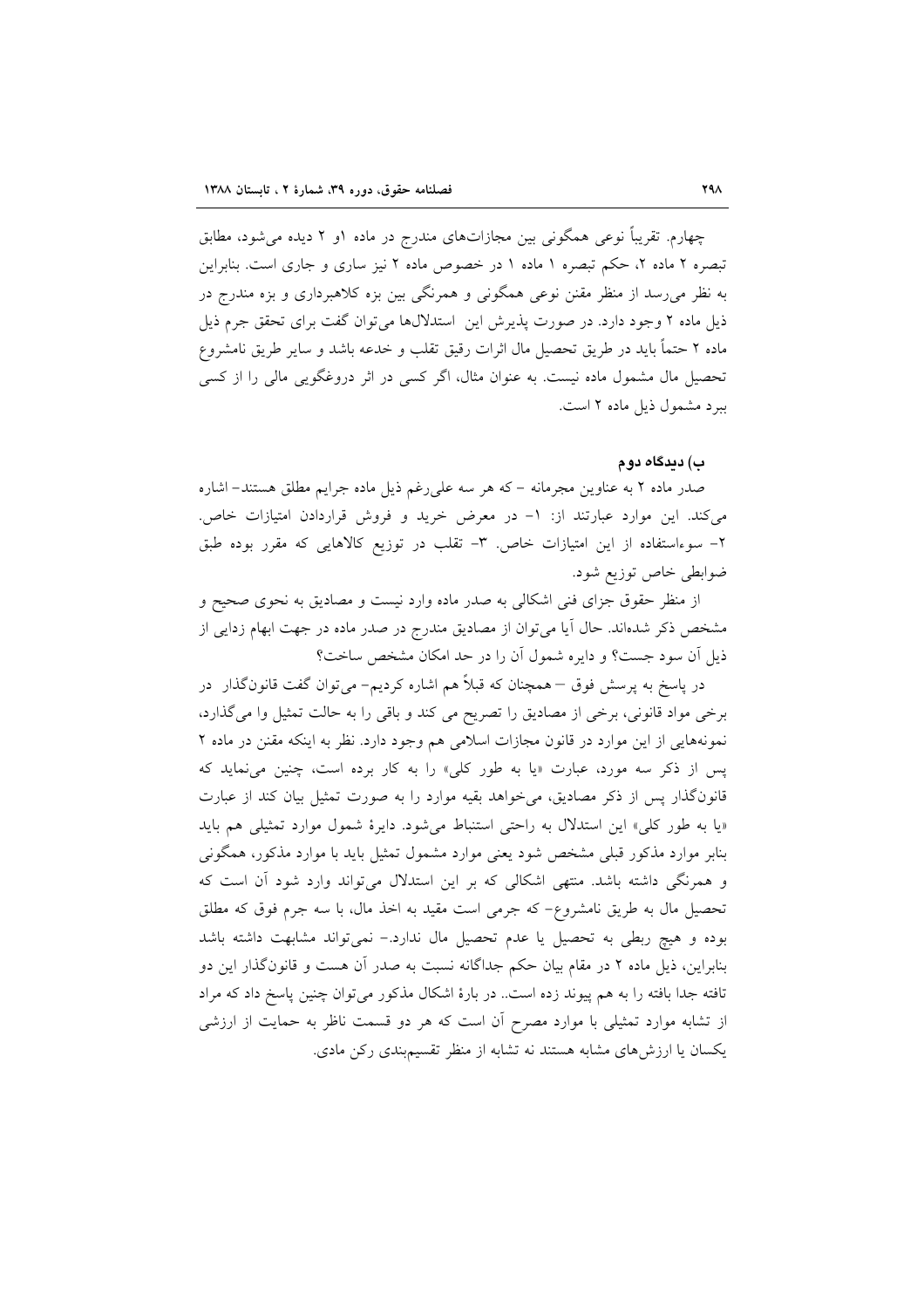بین دو استدلال مطرح شده به نظر می رسد دیدگاه دوم مقرون به صواب است و ذیل ماده ۲ را باید همرنگ با صدر همان ماده پنداشت و در راستای حمایت از برخی سیاستهای تجاری و برنامههای رفاهی تنظیم شده از سوی دولت، دایره شمولش را تعیین کرد. هر چند ظاهراً رویه دادگاهها به استدلال اول اقبال بیشتر نشان میدهد.

نکته قابل ذکر دیگر این است که در این ماده قانونگذار همچون کلاهبرداری پس از تبیین رکن مادی جرم، عبارت «مجرم محسوب» را به کار برده است در حال<sub>ی</sub> که رکن قانونی جرم، نفس جرم را تبیین میکند نه مورد در حکم آن را. عجیب آنکه این سلیقه نامیمون در موارد بعدی راجع به اختلاس و ارتشاء نیز تکرار شده است.

#### نتىجە

یکم. با عنایت به عنوان قانون که در آن قید «تشدید» آمده است، می توان گفت قبانون تشدید مجازات مرتکبین… قانونی است اضطراری و نه عادی، اضطراری بـدان معنـا کـه پـیش آمدن شرایط خاص اجتماعی و بروز بحرانهای متعدد که نمونههای آن قبل از تصویب قـانون فوق وجود داشته است مقنن را بر أن داشته تا جهت مقابله با افرادي سودجو و فرصت طلب – که جهت بردن مال مردم به طـرق فریبکارانــه متعــدد متوســل مــیشــدند (از قبیــل تاســیس شرکتهای مضاربهای و…)- عملی را که قبلاً جرم بوده به تشدید مجــازات آن بیــردازد. یعنــی اگر شرایط اجتماعی و اوضاع و احوالی که این جرمانگاری را طلبیـده اسـت بـر همـان منـوال سابق بود، تشدید مجازات ضرورتی پیدا نمی کرد و همان عکس العمل کیفری سـابق کـافی بـه مقصود بود و در صورت عدم قابلیت و کاراًیی آن به خاطر گذشت زمـان، مقـنن بــه تــصویب قانون جدید یا تغییر کلی قانون قدیم اقدام می کرد نه اینکه به تشدید مجـازات مبـادرت ورزد. با این استدلال، نظر بر آن داریم کـه ایــن قــانون، قــانونی اســت اضــطراری و از منظـر فلــسفه قانونگذاری نظر به اینکه اوضاع و شرایط اجتمـاعی ایـران بحرانـی نیـست و جامعــه در دوره ثبات نسبی اقتصادی و اجتماعی به سر می برد، بنابراین مقنن از منظر اخلاقی متعهد و ملـزم بـه تغییر و اصلاح قانون و تعدیل مجازاتهای آن است؛

دوم. نظر به اینکه قوانینی متعدد، مجازاتها را به این قانون ارجاع دادهاند و از این حیث نسبت به أنان (اعمال در حکم کلاهبرداری) قانون اصلی محسوب میشود ضرورت اصلاح اَن دو چندان مي شود؛

سوم. اهم موارد اصلاح می تواند به شرح زیر باشد:

١- حذف منع اعمال كيفيات مخففه كه هيچ توجيه حقــوقي و جــرم شــناختـي نــدارد. ايــن بخش از قانون بارها از سوی دادگاهها دور زده شده است و قضات دادگاهها از تبدیل مجـازات